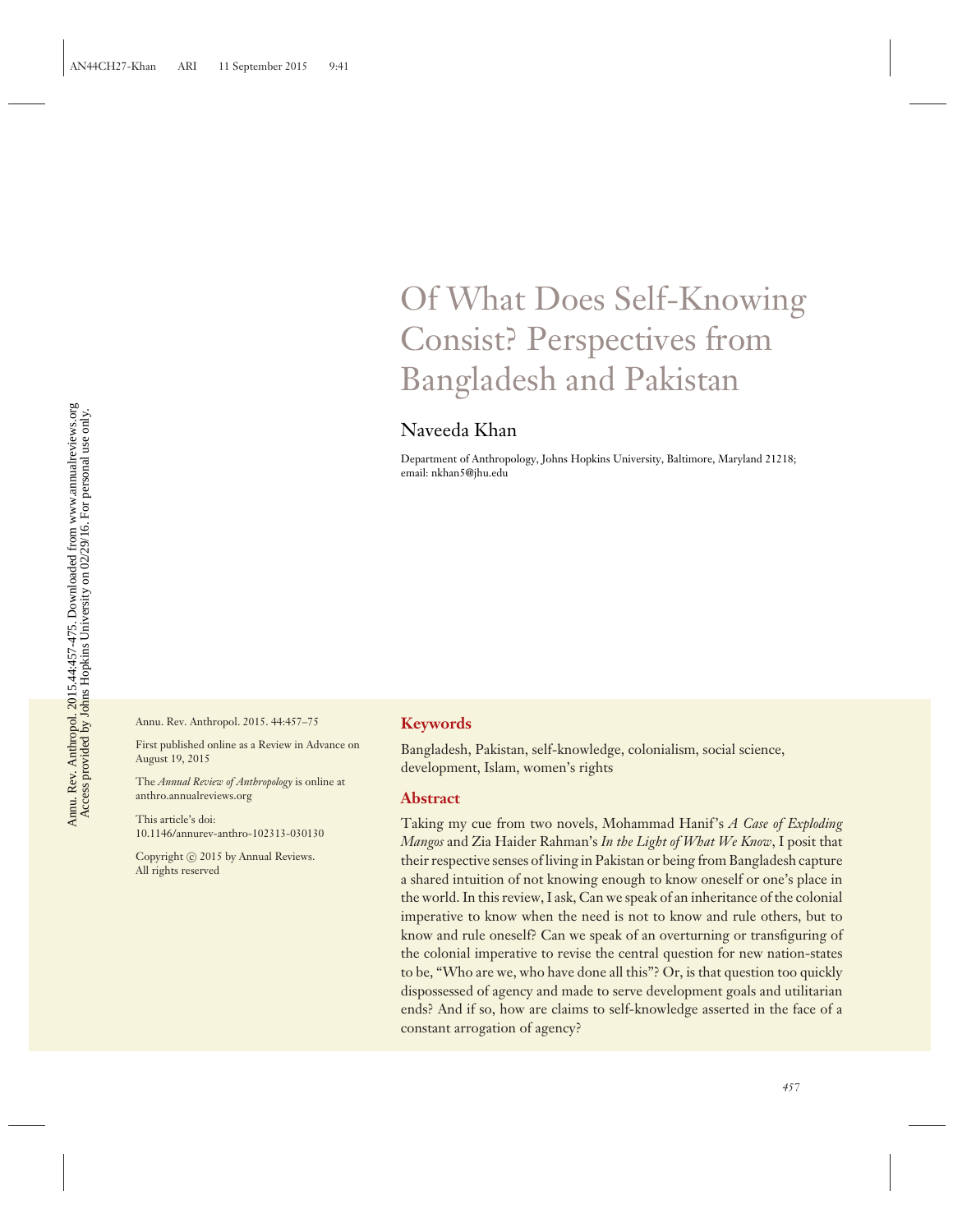#### **THROUGH THE THICKET**

For a pathway through the thicket of recent writings on Pakistan and Bangladesh, I take my cue from two novels, *A Case of Exploding Mangos* by Mohammad Hanif (2009) and *In the Light of What We Know* by Zia Haider Rahman (2014). The first follows Ali Shigri, a Pakistani Air Force pilot, as he attempts to uncover what has become of his friend and beloved and then to avenge his friend's death by taking down General Zia ul-Haq, the military dictator of Pakistan. It evokes an environment of enforced ignorance and blind action as a series of stumbles in the dark, an image reinforced by Shigri's sojourn in the dungeons putatively maintained under the Lahore Fort. The second tracks the recollections of Zafar, a Bangladeshi brought up in Britain whose experiences and ruminations fill 500 pages, refracting critical events of the twentieth and twenty-first centuries including Bangladesh's 1971 war of independence from Pakistan and its long shadow on diaspora Bangladeshis. It evokes a mood of restless examination of one's experiences to disinter in them a series of obscured contexts—historical, political, psychological. Although we cannot take these novels to represent either of the two nation-states of Pakistan and Bangladesh, they alert us to the possibility of the different preoccupations of their citizenry, the sense of living in shrouds versus the sense of examining oneself through the tears in the shrouds. It is important to acknowledge this difference to point to the possibility of a deliberate incommensurability maintained between Bangladesh and Pakistan: These two distinct nation-states are the product of an unhappy coupling as the wings of a once incongruous nation-state separated by the territory of India in 1947 and the 1971 war that ended this coupling.

Despite the danger of incommensurability, I suggest that the two senses of living in Pakistan and Bangladesh capture a shared intuition of not knowing enough to know oneself or one's place in the world. They are productively considered together to understand to what extent a shared colonial past or shared nationhood—or the violence of the first upon the second—informs this intuition. I follow Veena Das's (2003, p. 4) urging to link the colonial production of knowledge to knowledge produced under the sign of the nation so that we may discern "the complex pattern of interactions*...*between different kinds of geopolitical interests, national aspirations, and intellectual traditions." I ask, to what extent can we speak of an inheritance of the colonial imperative to know its subjects so as to rule them? More specifically, what shape does this imperative take when the need is not to know and rule others, but to know and rule oneself? Can we speak of an overturning or transfiguring of this colonial imperative to revise the central question for new nation-states, asking instead "who are we, who have done all this" (Geertz 1973b, p. 240)? Or, is this question too quickly dispossessed of agency and made to serve development goals and utilitarian ends? How are claims to self-knowledge asserted in the face of a constant arrogation of agency?

With the problem of self-knowledge within postcolonial nation-states thus sketched, in this review I consider recent works primarily in history, anthropology, and sociology to ask the following additional questions:

- 1. What does the colonial enterprise of knowledge production look like in retrospect and, specifically, what hindsight has been afforded by postcoloniality?
- 2. What was the promise of the social sciences for self-knowledge of the nation-states, and what has become of it in Bangladesh and Pakistan?
- 3. How might we understand the rise of US-directed developmentalism as a striving for selfknowledge and the critique of this enterprise by political economy?
- 4. How do we fill the lacunae in the history and memory of the 1971 war as traces of the doubts and deceptions that track self-knowledge?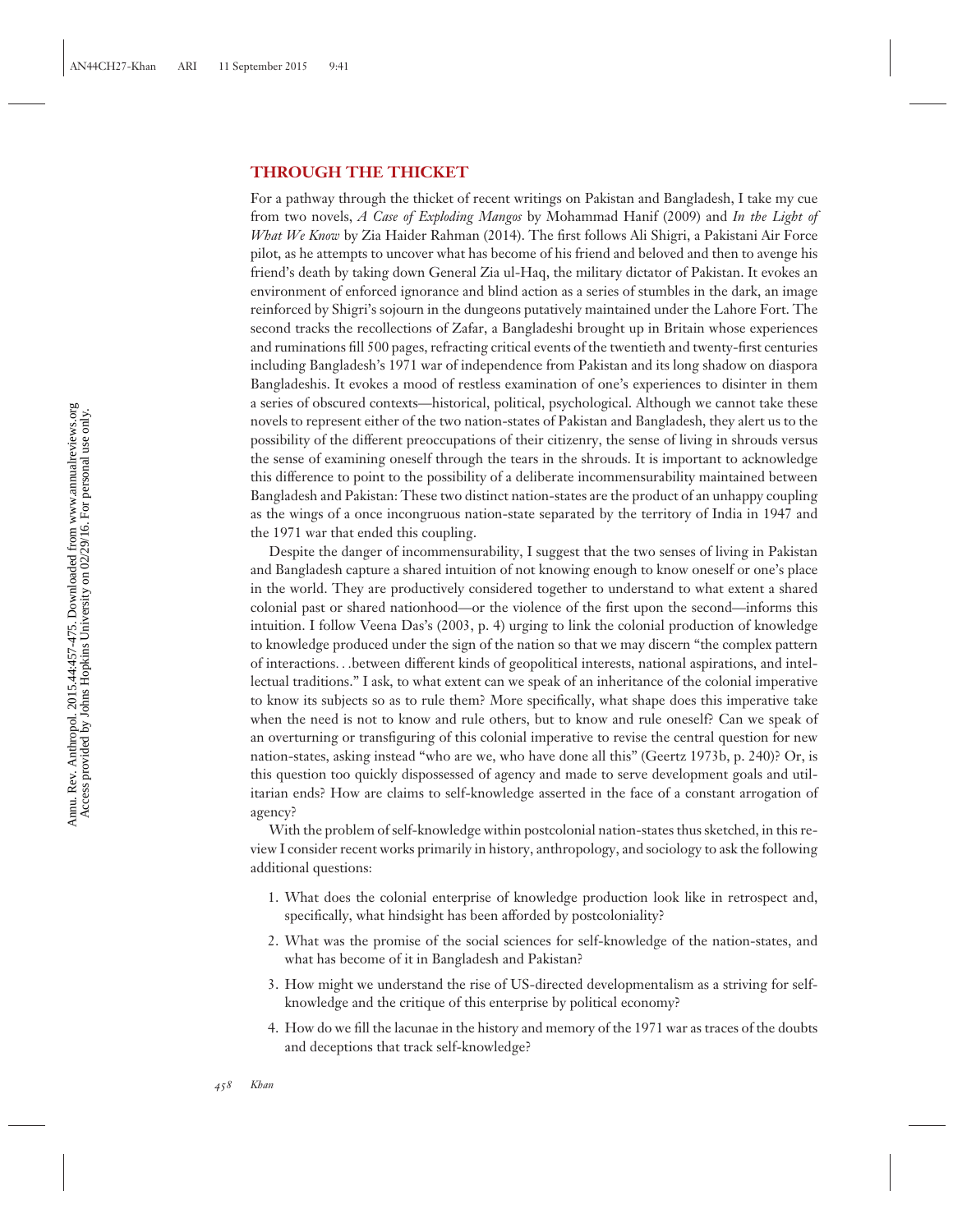- 5. How are subsequent claims on speaking universally through Islam and women's rights both efforts at seizing agency and a possible arrogation of it?
- 6. What are the generative possibilities of looking awry or speaking otherwise to relearn modes of knowing oneself?

#### **COLONIALISM IN RETROSPECT**

Bernard Cohn (1996) is among the scholars most associated with nuancing the study of colonial power by revealing the centrality of knowledge production of the local (see also Dirks 2001, 2007; Das 2003). Yet, in terms of design and the ambitious land reforms put into effect to engineer the emergence of private property within Bengal (now divided between India and Bangladesh), Ranajit Guha (1996) shows the extent of colonial indifference to empirical matters on the ground. Instead, the 1793 Permanent Settlement of Bengal would serve as the laboratory for the antifeudal ideas of British physiocrats. In the following century, Punjab (now divided between India and Pakistan) was intended to be the breadbasket of the region through the colonial construction of a network of canals making possible the irrigation and settlement of barren parts of the province. This region also fell victim to colonial concerns as did Bengal, this time to the interests of the military, which led the colonial government to prioritize the importation and breeding of cavalry horses over food cultivation within the canal colonies. This reprioritization was animated by the British sense of insecurity following the 1857 Indian Rebellion (Ali 1988).

Thus, a little closer to the grain of the colonial enterprise of collecting knowledge to better yield authority over its subjects we see that the British were either indifferent to local realities or preoccupied with their own insecurities in areas that were to become Bangladesh and Pakistan. Later historical developments show the British having to circumvent the very structures they had erected. Thus in the Bengal Delta (Iqbal 2010), they sought to limit the harm that came to be associated with the Permanent Settlement that bore their signature. This circumvention is most evident in British colonial efforts to exclude from the land settlement plan the *char* land that kept emerging within the rivers. In the context of land registration processes in the Punjab (Saumerez Smith 1996), colonial efforts at systematizing knowledge entailed setting up contradictions between each layer of abstraction such that, at a certain point in the history of colonial administration, officials were trafficking in discursive representations that produced India as an imaginary (Inden 2001).

This ongoing qualification of the totalizing effects of colonial rule may be extended to the postcolonial period. For this period, Clifford Geertz famously notes, "Considering all that Independence seemed to promise—popular rule, rapid economic growth, social equality, cultural regeneration, national greatness and, above all, an end to the ascendancy of the West—it is not surprising that its actual advent has been anticlimactic. *...*[There is] a dawning realization that things are more complicated than they look, that social, economic, and political problems, once thought to be reflexes of colonial rule, to disappear when it disappeared, have less superficial roots" (Geertz 1973b, pp. 234–35). Yet to extend such naivete of self-analysis to nationalism and ´ postcolonial scholarship, as Geertz does, would miss the numerous instances in which the nation as "the proper subject of history" (Das 2003, p. 13) has been put in question, for instance in the scholarship on Pakistan ( Jahan 1972; Jalal 1995; Mufti 1995; Gilmartin 1998; Khan 2010a,b; Devji 2013). The deconstruction of the nation is not as evident in the scholarship on Bangladesh, where one can discern two contradictory strands of writing: One attempts to introduce Bangladesh as a little-known nation to the world in an effort to "understand" it (Ali 2010, Lewis 2011), thus constructing it as a bound knowable entity, and at the same time a second strand, specifically studies of its porous borders, dismantles this very construction (van Schendel 2005, Cons 2013, Hussain 2015). In the case of border studies, of particular interest have been the enclaves of the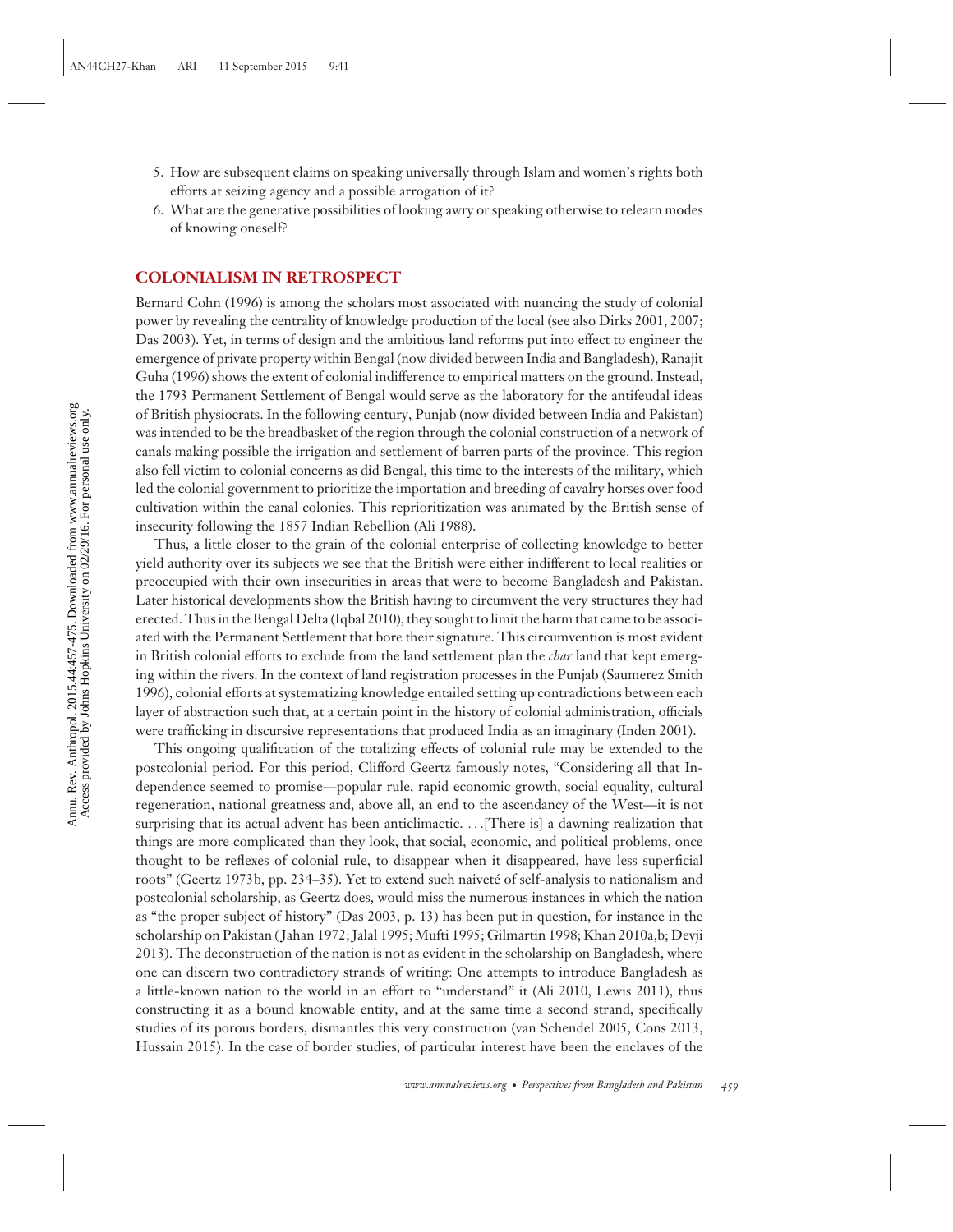territory of Bangladesh that have been marooned within India and vice versa and that point to everyday experiences of extraterritoriality.

The qualification of colonial knowledge production and the consequent undermining of the absolutism of colonial rule have led to important revisionist accounts of the 1947 Partition of the Indian subcontinent into India and Pakistan. Yasmin Khan (2008) both indicts the haste with which the British withdrew from the public sphere, ceasing even to police, and evinces a curiosity about the diverse local organizations, neighborhood formations, and upwardly mobile groups that came to constitute something like local government in the lacuna left by the British. In a similarly eye-opening fashion, Vazira Zamindar (2007) draws attention to the diverse bureaucratic actions, procedures, policies, and errors by which a population was sifted and separated into two by the new nation-states (see also Naqvi 2010). Aamir Mufti (2010)'s own work explores the pain of partition as smuggled into Urdu lyric poetry, wherein the political finds articulation within a most private and subjective poetical expression.

Although partition also affected Pakistan's eastern wing with the migration of Hindus from East Pakistan into India, Joya Chatterji (2007) relates how fewer Muslims came from India to East Pakistan. In the reminiscences of East Bengali refugees in India, we learn of the specificity of the East Bengali *bhadralok* and the once tenor of Hindu everyday life in what would become Bangladesh (Chakrabarty 1996, Ghosh 1998). As Dina Siddiqi (2013) has explored, the fate of the Muslims, largely Biharis who came to East Pakistan at the time of partition, remain obscured because they were associated with the West Pakistani side during Bangladesh's 1971 war of independence. In one of those ironic fillips of history, they went from being Indian refugees to Pakistani inhabitants to stranded Pakistanis in Bangladesh without ever having changed location.

To consider how the colonial legacy may have been both "exaggerated" and "underspecified," Matthew Hull (2012) poses a challenge to the scholarship that presumes a continuity of influence of the colonial enterprise on postcolonial self-understanding. Instead, Hull (2012, p. 6) argues for a consideration of how "colonial practices operate in new ways in the postcolonial era." This approach may also be rendered as conceding the capacity to generate newness to nation-states and their citizenry, whether for good or for bad (Khan 2012).

#### **THE PROMISE OF THE SOCIAL SCIENCES?**

While providing a useful thumbnail sketch of the rise of the social sciences as a project of selfknowledge within Western modernity, Das (2003) notes how the social sciences in South Asia do not seem to display much curiosity regarding their origins. However, to simply criticize, she warns, is to miss the congeries of forces that produced the emergence and demise of the social sciences in specific sites at distinct moments. She further argues for the necessity of exploring what such moments can teach us about the aspiration to know oneself as a nation. Despite the present lack of serious study of the fate of various disciplines in Bangladesh and Pakistan (UNESCO 1976), I pick an event that has a trace within the larger history of anthropology to plot its possible ramifications through social scientific research in East Pakistan/Bangladesh and West Pakistan/Pakistan.

In 1954, the French anthropologist Claude Levi-Strauss came from Paris to Pakistan at the ´ behest of UNESCO "to assess the position of the Social Science Studies in the two parts of the country, and to make certain recommendations for their development" (Bessaignet 1964, p. X). Recollections of his far-ranging travels to Chittagong, Dacca, Demra, Karachi, Lahore, Narayanganj, Peshawar, Rawalpindi, and Taxila make fast tracks across *Tristes Tropiques* (Levi- ´ Strauss 1992). Lacking, however, is their analysis for an understanding of how he diagnosed "the East" as both sepulchral and future oriented. For instance, Levi-Strauss (1992, p. 35) describes ´ Dacca University in the 1950s as an "Oxford*...*that has succeeded in controlling the mud, the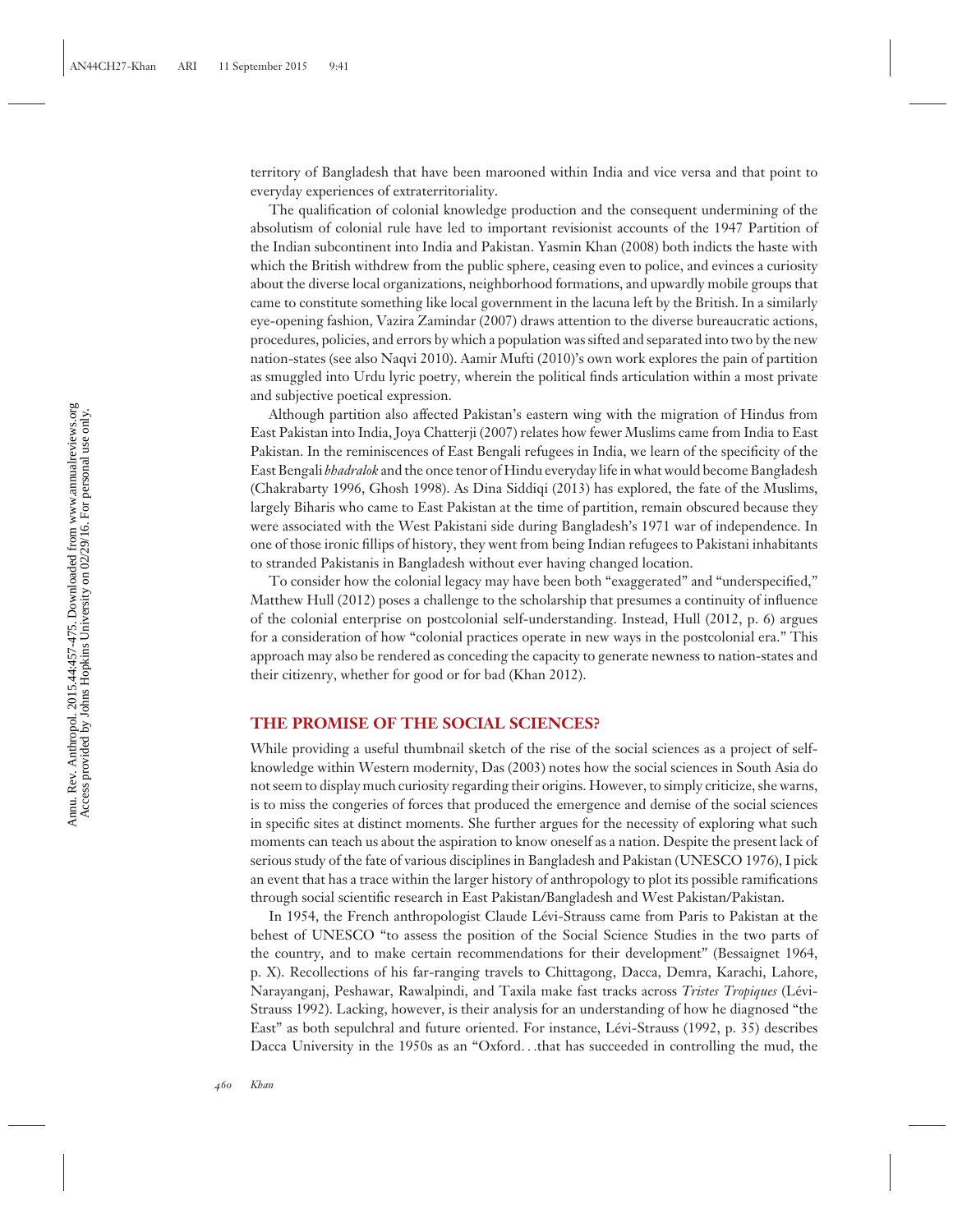mildew and the ever-encroaching vegetation," new and continually antiqued. He enthusiastically prognosticated a rich future for social scientific research in East Pakistan with a focus on tribal and ethnic groups in Chittagong (Karim 1964). At the instigation of Lévi-Strauss, UNESCO, supported by the Ford Foundation, initiated efforts to teach and train investigators and to establish research centers on sociology and anthropology in East Pakistan (Bessaignet 1964).

The subsequent collection of essays by "scholars who are nationals of the country" (Bessaignet 1964, p. viii) provides an instructive account of the anxiety felt by East Pakistani scholars who worried that anthropology would consign them to the role of "primitive peoples" (Karim 1964, p. 5). As the tendency of anthropology to classify the non-West as Other was deemed "improper" in relation to Muslims, national scholars looked to sociology to provide "an idea of the whole," that is, "a total sociology of Muslim society in East Pakistan" (Bessaignet 1964, p. iv). This turn to the social sciences, specifically sociology, marshals the concern for establishing the *longue durée* of Muslim society in East Pakistan in the face of colonial claims regarding the shallow roots of Islam in Bengal (Hardy 1972, Eaton 1996) as well as the skepticism in West Pakistan about the authenticity of its Muslim compatriots in its eastern wing (Zaidi 1970, Oldenburg 1985, Saikia 2011).

Three further aspects of these early discussions are noteworthy, as they show how the social sciences were likely embedded in this national context. In East Pakistan, there was a need for greater historical and sociological knowledge of Muslim societies as well as a sense of a proper way of carrying out this research. In other words, social science was to be informed by normativity. The list of papers assembled in the collection by Bessaignet (1964) shows an overwhelming emphasis on the long-standing, settled roles within Muslim society, e.g., those of aristocrats or cultivators, rather than religious revivalists. This emphasis suggests yet another effort to overturn colonial literature, demonstrated by the colonial officer W.W. Hunter (1876, 1897) and his keen interest in the Muslim tendency to revolt as evidenced by the Fakir Uprisings or the Faraizi Movement in Bengal (Dasgupta 1992, Choudhury 2001). Finally, Bessaignet (1964) also indicates the arrival of a new force in town. As Bessaignet (1964, p. vii) writes, "Social research is no longer the disinterested pursuit that it once was. It is the by-product of social planning." Knowledge production thus shifts to centers outside of the university such as at the Pakistan Academy for Village Development in Comilla under the guidance of Dr. Akhtar Hameed Khan [Rahim 2008 (1969), Chowdhury 1990].

Over time, the production of useful and authoritative knowledge on Bangladesh would be appropriated to nonuniversity settings, notably the Population Council, the International Center for Diarrheal Disease Research, and the Bangladesh Institute of Development Studies. From the perspective of the history of anthropology, specifically medical anthropology, and the International Center for Diarrheal Disease Research's significance for this history, it is noteworthy that Robert Glasse and Shirley Lindenbaum, established and prolific staff anthropologists at the center, came to their post to study and stem the spread of cholera in Bangladesh after studying kuru, an early form of transmissible spongiform encephalopathy (think of a human form of Mad Cow Disease) among the Fore in Papua New Guinea (Lindenbaum 2008).

Even if the studies of these new research institutions were occasionally structured on previous models of scholarship—such as the fieldwork-intensive village studies following World War II (Srinivas 1978)—the introductions of such studies repeatedly remind us that their aim was not the pursuit of knowledge but to uncover the power structures that inhere within villages so as to ensure that development aid was not appropriated by elites. John Thorp's (1978) *Power Among the Farmers of Daripalla: A Bangladesh Village Study* performs a fine balancing act of the diverse interests in the village form current in his time. His village study of Muslim farmers in Bangladesh was similar to those conducted by anthropologists McKim Marriot and Ralph Nicholas, Thorp's advisors at the University of Chicago who represented the anthropological interest in villages as intermediate forms between tribes and cities. Thorp's study also presents a normative picture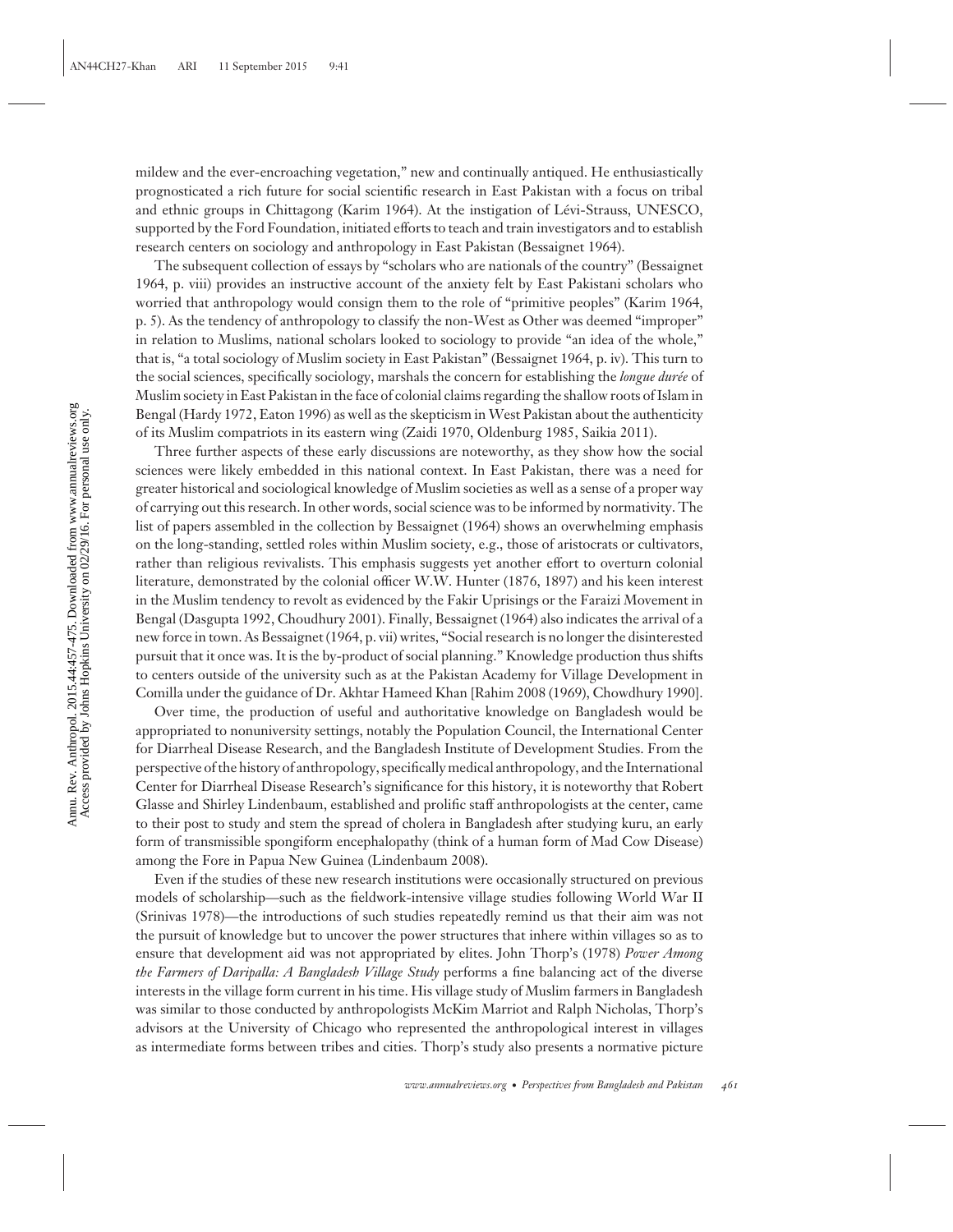of Bengali Islam in keeping with the interests of national scholars to establish East Pakistan as properly Muslim. Funded and published by Caritas Bangladesh, a nonacademic developmentoriented Catholic organization in Bangladesh, the study also evinced interest in women in Bengali culture who had become increasingly important in light of development concerns about population control and its effects on economic growth. Yet, not all studies had development goals in mind and pursued knowledge of the *longue dur´ee* of Muslims in Bengal with a focus on settled communities, intellectual movements, and ecstatic elements (Haq 1975, Karim 1980, R. Ahmed 1996, S. Ahmed 1996, Bertocci 2006, Uddin 2006).

Arjun Appadurai (1986, p. 358) has noted how certain concepts, such as "caste" and "communalism" in the case of India, serve as gatekeepers, such that particular sites become "a showcase for specific issues over time." Although Bangladesh is a largely agricultural country and there are many insightful studies of its villages in transition (Bertocci 1972, Hartmann & Boyce 1983, White 1992), the concept of "village" appears to have become one, if not the, gatekeeping concept, whereby it is not possible to approach specific aspects of social life without first having to construct a picture of the village framing them. A few scholars suggest how a different, more comparative approach (van Schendel 1991) or one focused on a single issue, such as the event of a conflict (Roy 1996), gendered subjectivity (Kotalová 1993), or women's voice (Wilce 1998), may be equally insightful of the dynamics of rural life in Bangladesh without fixing them within the village form.

Although the paucity of literature on the history of the social sciences is as true for Pakistan as for Bangladesh, the 1976 UNESCO report provides a reasonable outline of the institutional arrangements for the social sciences in that period. In contrast to the commitment to normative Islam within the sociology of Muslims in East Bengal/East Pakistan/Bangladesh, the report applauds the establishment of courses on Pakistan's ideology and the history of the Pakistan Movement within its premier university—at that time, the University of Punjab. The report notes the loss of serious scholars through the migration of Hindus to India during Partition. However, it also underscores that "the Muslim struggle for an independent homeland was primarily a political movement for freedom from the domination of the Hindu majority in the subcontinent" (UNESCO 1976, p. 41), thus suggesting a more ideological bent within West Pakistan's turn to the social sciences to which Geertz's approach to the study of ideology may be productively applied. According to Geertz (1973b), the concept of ideology may be understood, not as indoctrination, but as the interplay of styles, symbols, and effects. Though much has been said about the failure of nationalism in Pakistan ( Jahan 1972), by taking a more sidelong glance at its ideology as it operates in unsurveillanced sites we may see the enduring elements of ideology as "cultural nationalism" (Toor 2005). The study of official historical narratives, school textbooks, and public and private media have been particularly generative of a critical analysis of Pakistan's founding ideology (Aziz 2004, Saigol 2005, Nelson 2006, Naqvi 2011).

Several important village studies conducted in Pakistan with a primary focus on the Punjab further our understanding of power structures as well as social institutions of gift giving such as *vartan bhanji* (Eglar 1960), kinship relations (Alavi 1972a, Das 1973), and the transformative effects of labor migration (Lefebvre 1999). However, even more productive than studies of the concept of "village," the focus on "public administration" and "tribe" has been generative in terms of the scholarship on Pakistan. For instance, the UNESCO report emphasizes the importance of developing public administration as a discipline, showing the clear influence of Duke University professor Ralph Braibanti (1966, 1969). Hull's (2012) *Government of Paper* underscores this emphasis by showing the entrenchment of paper bureaucracy in Pakistani lives, in which civic politics is afforded mostly through negotiations over official documents.

Within the studies of "tribe," of note is Frederik Barth [2004 (1965)]'s *Political Leadership among Swat Pathans* in which he attempted to qualify E.E. Evans-Pritchard (1969)'s theory of segmentary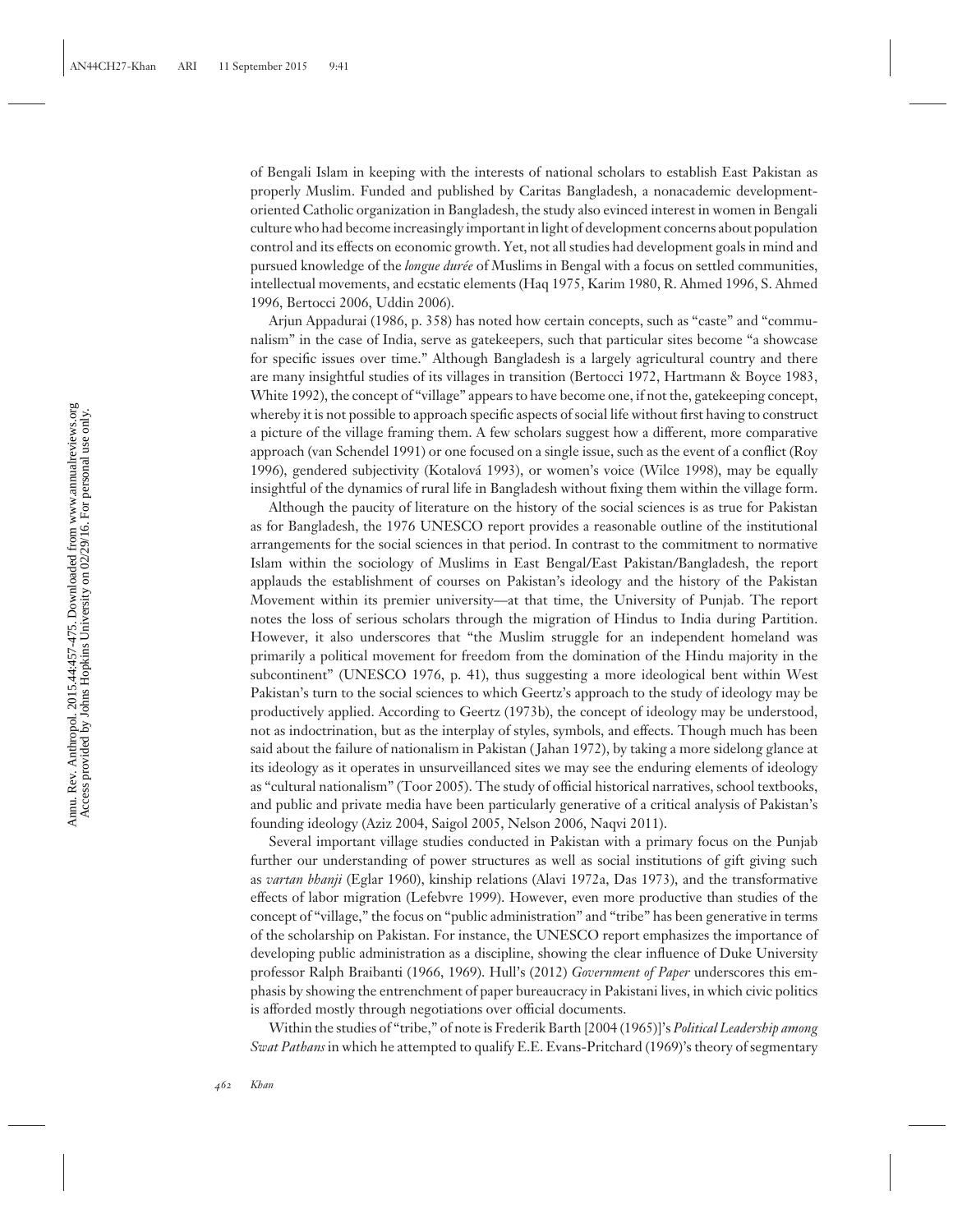lineage that claimed to explain the processes by which state-like actions, such as banding for war or dispute resolution, are undertaken in places where formal state structures have not evolved or been allowed to establish. Whereas Evans-Pritchard focused on descent and clan lineages as enforcing conformism across space, Barth emphasized the role of free choice within what is called acephalous or headless societies. Barth [2004 (1965)] generated considerable interest within anthropology, eventually involving Talal Asad (1972) and Akbar Ahmed (1976) contesting Barth's claims. This debate has been reproduced in David Edwards (1998), which reflects on the present political organization of Afghanistan through that of the Swat Pathans, now Pakhtuns.

Thus the decades of the 1950s, 1960s, and 1970s show an overwhelming emphasis on the rural and/or the tribal within social scientific research. An exhaustion with these preoccupations combined with the steady migration of people to urban centers and the explosion of political violence within them in both Pakistan and Bangladesh turned attention to urban forms and sociality. Historical accounts (Gilmartin 1989, Glover 2008) show how the British privileged the countryside over the cities, leading to cities such as Lahore becoming important sites for alternative anticolonial politics and urbanism movements. The nature of violence unique to Karachi's political and social organization has been studied through communal life in an apartment building (Ring 2006), fun-seeking youth and their participation in the Muttahida Quami Movement party politics (Verkaaik 2004), and the emergent geographies of fear (Gayer 2014) and bystander politics (Ahmed 2011). Both Frank Spaulding (2003) and Hull (2012) have explored Islamabad's singular modernity, whereas Sharif Uddin Ahmed (1986) and Elisa T. Bertuzzo (2009) have focused on Dhaka's history and multifunctionality. Studies of Bangladesh have also included interesting turns to spaces that complicate the divide between the city and the countryside with calls for views from rivers (Iqbal 2014), *char*s (silt islands that form within rivers) (Baqee 1998, Khan 2015), coastal landscapes (Amrith 2013), and, as mentioned above, enclaves and borders (van Schendel 2005, Cons 2013, Hussain 2015; for Pakistan, see Haines 2012). Studies of Pakistan include ongoing critiques of the predominant focus of scholarship on the Punjab and the Sindh. The call to attend to other areas is met by an eclectic patchwork of scholarship that holds promise for new insights on Pakistan, on the particularisms that have often been elided in the more official religio-nationalist discourse. They attend to the contradictions of governance in the Federally Administered Tribal Areas (Amoore & de Goede 2011), megacity construction in Gwador, Balochistan ( Jamali 2013), cosmopolitan sociality in the Chitral, Khyber Pakhtunkhwa (Marsden 2010), and the simultaneous valorization and denouement of martyrdom among Kashmiri refugees (Robinson 2013). Recent returns to the study of rurality in Pakistan and Bangladesh have been done with care to avoid reproducing representations of insular village structures, for instance, through a focus on peasant organization and politics in Pakistan (Akhtar 2006, Rizvi 2013); the nexus between the local cultivation of jute, global trade, and famine in colonial Bengal and postcolonial Bangladesh (Ali 2012); and the neoliberal underpinnings of the processes of land dispossession in rural Bangladesh (Adnan 2013).

#### **POLITICAL ECONOMIC CRITIQUES OF DEVELOPMENT**

As may have become apparent from the above discussion, the British departure introduced new actors and institutions into East and West Pakistan. Of these, we have encountered UNESCO, French anthropologists, the Ford Foundation, new development-oriented research institutes, US experts, and others. At the start, these actors seemed to promise an opportunity for oncesequestered colonies to participate in the global scene as sovereign entities. Over time, however, their novelty would wear thin, as they seemed to further enmesh preexisting dependencies and compromise individuals' ability to speak for themselves.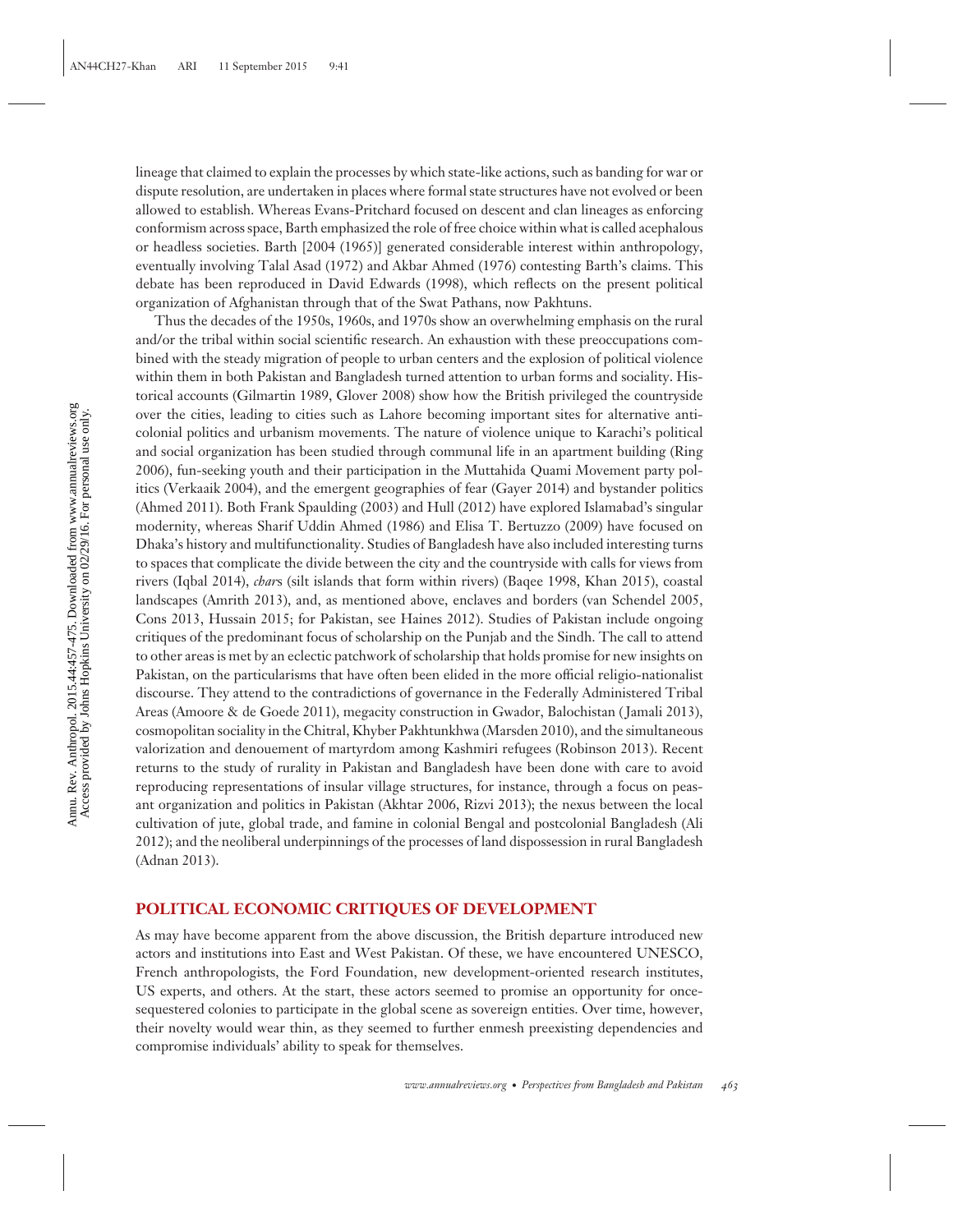Economists Irving Brecher and S.A. Abbas (Brecher & Abbas 1972) write of the evolution of foreign assistance to Pakistan from the 1950s to the 1960s. What began as a haphazard distribution (for instance, to avoid humanitarian crises) would transition into an institutionally systemized funnel through a consortia of multicountry donors, with funds earmarked for specific ends as Western and socialist countries came to use aid "to achieve an international position commensurate with their country's economic power and political interests" (Brecher & Abbas 1972, p. 70). From the onset, the United States was the largest donor to Pakistan, specifically West Pakistan, but it would give only bilateral aid tied to the acquisition of its products or services, largely in the realm of militarization (see also Alavi & Khusro 1971). By contrast, for the socialist USSR, industrialization was the overwhelming concern. With funding from the US Department of State and the Ford Foundation, Gustav Papanek (1967) of Harvard University was among those writing more positive analysis of the admixture of government and private enterprise. Providing a positive correlation between foreign aid and gross national product, such analyses would ultimately credit the Ayub Khan military regime for political stabilization and economic growth (Papanek 1967, Brecher & Abbas 1972, Naseemullah 2013).

Foreign aid was not yet developmentalist. It provided countries limited leverage that they could not otherwise access from the open market (Brecher & Abbas 1972). Not until the transformation of the World Bank from 1959 to 1968, from a bank for the reconstruction of postwar Europe to a bank that saw itself as waging a war on poverty, was the era of developmentalism put into effect (Kapur et al. 1997, Goldman 2005). The difference from what came before in Pakistan to what development ushered in may be explained with reference to the above discussion on the promise of the social sciences for new nation-states. In East Pakistan, the desire was to know all the parts of society that had been kept obscured by colonialism, those that already existed but lay in wait for research and a commitment to normativity to reveal a meaningful whole, henceforth the proper subject of the nation. In contrast, within the development schema, the self that existed in the present did so in a state of underdevelopment, with only a future self and society capable of true self-knowledge. Consequently, it was better to play catch up than to waste time in search of knowledge that may be not only worthless, but also possibly self-deluding. This language of the imperative for useful knowledge aimed at a future self was already clearly present in both Bessaignet (1964) and the 1976 UNESCO report (UNESCO 1976).

There are as yet very few social scientific critiques of development in the context of Pakistan and Bangladesh (Dove 1994, Lewis 2004, Bhuiyan et al. 2005) and none that provide an alternative language allowing thought to exist apart from a developmentalist logic (for the limits of developmentalist discourse, see Chowdhury 2012). Presenting a potential alternative is Marxist sociologist Hamza Alavi (1972b), whose powerful discourse has been framed in the language of political economy. This ought not be surprising: To the extent to which the social sciences were supported in academic and nonacademic settings in Bangladesh and Pakistan, its leading disciplines have been political science and economics (UNESCO 1976). Although Alavi's language may feel dated when he calls the Pakistani ruling class neocolonialist and claims they are in cahoots with the landed class, the industrialists, and the military, he is perspicacious in showing how the domain of the state overfills the space of the nation, edging out anything like a civil society or citizenry in Pakistan. Interestingly, Hull (2012) makes a similar argument. Thus, in Pakistan, politics is composed almost entirely of a military appropriating for itself the role of adjudicator of the remaining three groups (i.e., the ruling class, the landed class, and industrialists).

Recently, S. Akbar Zaidi (2014) has launched an attack on Alavi's (1972b) theory of the overdeveloped as overly statist, which has led to a robust discussion on the political economy of Pakistan in the journal *Economic and Political Weekly*, but one from which sociologists and anthropologists remain missing. Yet what nevertheless satisfies is Alavi's characterization of the ruling class in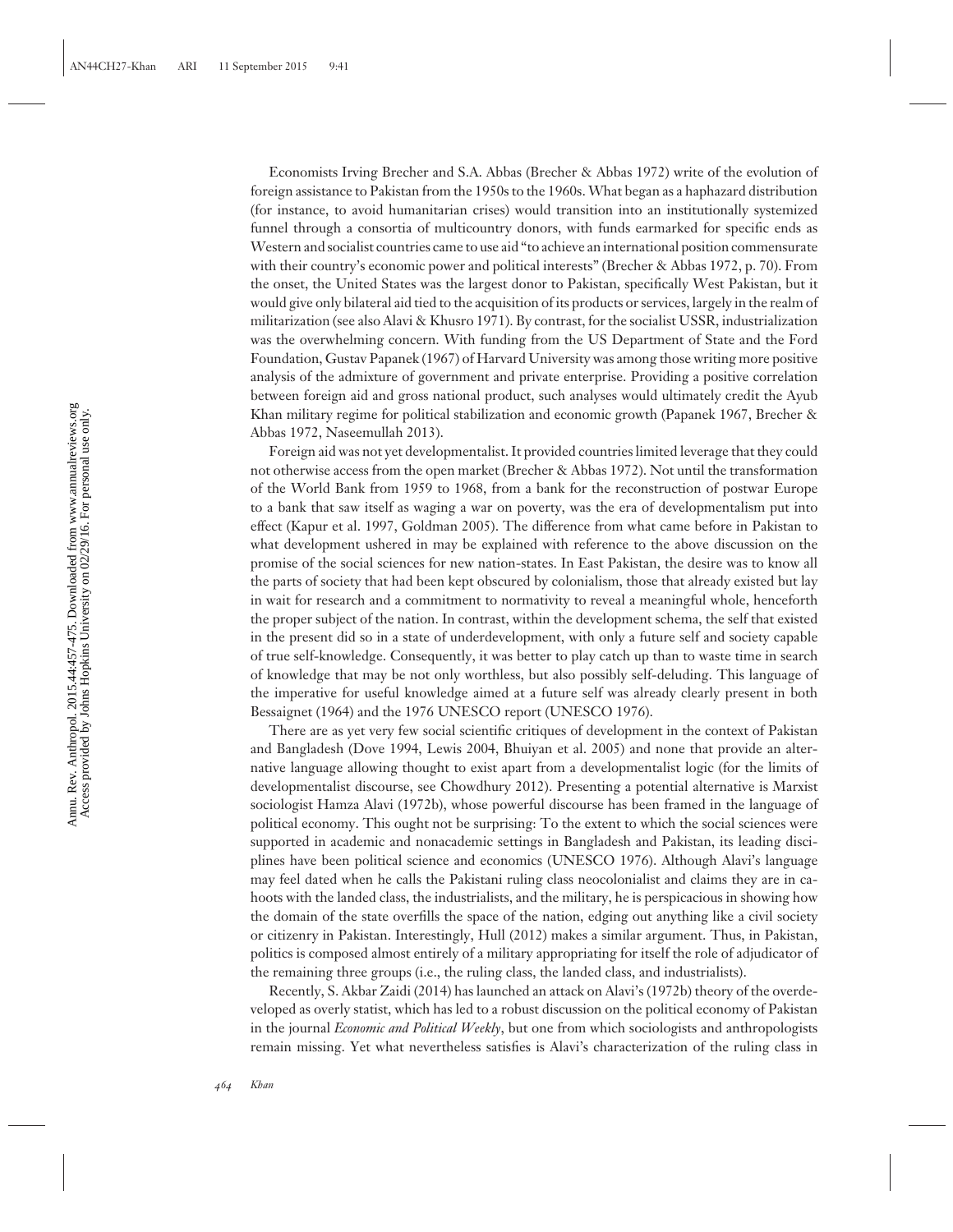Bangladesh: Taking pride in stewarding the country to independence, this ruling class is equally as eager as its Pakistani counterparts to make Bangladesh an overdeveloped state. Economist Rehman Sobhan (1982) extends Alavi's analysis to the aid-taking elite in Bangladesh, whom he calls the comprador class. Among emergent non-Marxist critiques of developmentalism are an examination of microcredit as a strategy of neoliberal self-governance (Karim 2011) and the corporatization of development agendas (Gardner 2012) in Bangladesh as well as an examination of the distortion of development through military participation in both the public and private sectors in Pakistan (Siddiqa 2007). The challenge remains how to think outside of the developmentalist paradigm or to determine whether doing so is possible or desirable. Alternatively, the task may be to engage in continuous immanent critique.

#### **HISTORY AND MEMORY OF THE 1971 WAR**

Whether developmentalism has meant the subtending of national sovereignty and knowledge production, Bangladesh retains, or rather continues to fight to retain, the right to speak for itself in at least one area, that is, in speaking of its experiences of the 1971 war. Scholarship on 1971 demonstrates how doubts and deceptions may track self-knowledge in both Bangladesh and Pakistan. Since independence, considerable effort has been devoted to the celebration of the nation (Siddiqi 2003) and memorialization of the war (Mookherjee 2011). Yet recent challenges to national as well as international accounts of the 1971 war underscore Donald Beachler's (2007) contention that there is a politics to genocide scholarship. Sarmila Bose (2011) argues that the atrocities have been exaggerated, whereas Naeem Mohaiemen (2011) provides a robust counterresponse. The lack of will in Bangladesh to inquire systematically into the mass murders and rapes of the 1971 war as well as international indifference to Bangladesh in the aftermath of the war and the Pakistan state's outright dismissal of wrongdoing have made Bangladesh's claims to loss and suffering vulnerable to counterclaims.

An element of the tragic melancholic lies in Bangladesh's refusal to pursue the truth or its modes of doing so. The early days of the 1971 war saw the systematic killings of large numbers of Bengali intellectuals (see Volger 2010). As Nayanika Mookherjee (2007b) shows, this event more than any other, including the widespread killings and rapes, has been traumatic for nationalists, leaving them with a sense of the impossibility of achieving what Bangladesh could have been. This sense of impossibility makes a chimera of the positivist optimism of the social sciences and their promise for the nation-state. Yet, it is also at odds with and interrupts the developmentalist temporality of perpetual progress. Rather than legal recognition, this melancholic sense may require what Stanley Cavell (1969) calls "acknowledgment," which is more in the register of a spiritual rather than an intellectual effort to come to terms with the excesses of the war, to allow for meaningful restitution.

Recently, the standing government of Sheikh Hasina, the daughter of the founding father of Bangladesh, Sheikh Mujibur Rahman, claims to be meeting the popular mandate to prosecute and sentence to life imprisonment or death those deemed *razakar*s or collaborators with the Pakistani army and charged with war crimes during 1971 (Mookherjee 2010). This tactic is in lieu of charging the Pakistan army and is pursued under the rubric of the International Crimes Tribunal domestically constituted in 2009 (d'Costa 2013). There is a clear demand for such a tribunal, and not a truth and reconciliation effort, leading back to popular movements such as Jahanara Imam's Gono Adalot (People's Court) (Guhathakurta 2004, Mookherjee 2006) and the more recent Shahbag Movement (d'Costa 2013; **[http://alalodulal.org/?s](http://alalodulal.org/?s=shahbag&submit=Search)=shahbag&submit=Search**). However, lawyers and journalists have highlighted the legal discrepancies within the Tribunal's workings that make successful prosecutions phantom victories at best, unlikely to be accorded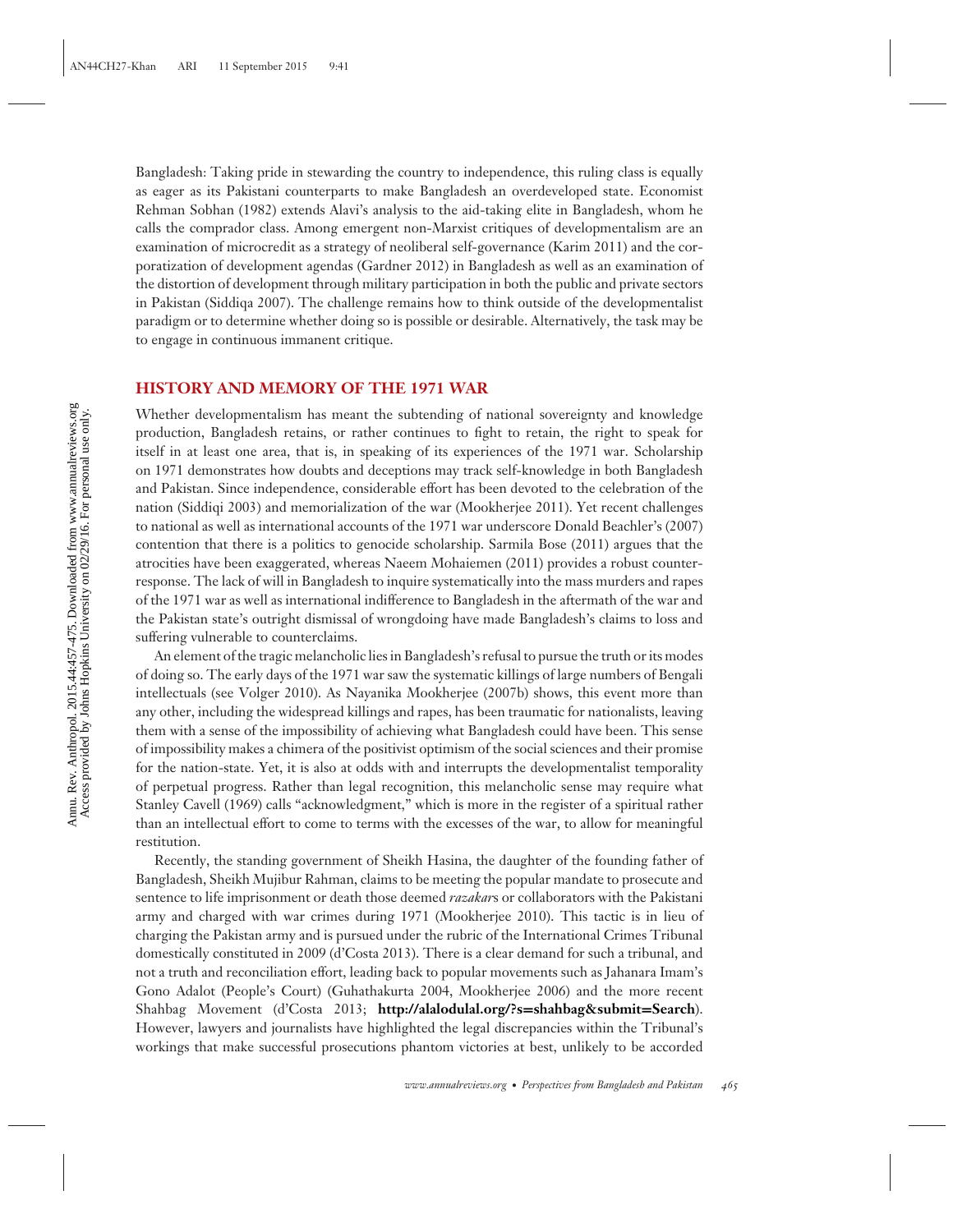legitimacy in the annals of history (Linton 2010, Bergman 2015). Others consider the Tribunal an extension of the state's ongoing efforts to deliver a blow to religious politics (Riaz 2008), as a large majority of those being tried are leading members of the Jamaat-i Islami, the political party started by Maulana Abul Ala Maududi in 1941 in undivided India.

The binds of redressing historical wrongs and ensuring justice through the Tribunal are explored by Mookherjee (2006, 2007a), Bina D'Costa and Sara Hossain (D'Costa & Hossain 2010), and Yasmin Saikia (2011), who show how the violence perpetuated on women has been either ignored, repressed, or oversymbolized to make testimony painful and even dangerous for the women concerned. M. Huq (2003, 2009) and S. Huq (2010) provide another perspective by showing how women seeking to be pious, culturally fulfilled, and politically conscientious suffer exclusion from the public sphere because of the long shadow of the 1971 war and the historically secular bent of nationalist discourse, including the hostility of its intelligentsia to Islam. Further recent developments in the scholarship on the 1971 war include historical writings that attempt to take Bangladesh's experiences out of a context of regional specificity to consider its creation as part of a global history of events (Aziz 2003, Raghavan 2013) and part of the shadowy history that haunts the United States without its explicit address (Bass 2013). *The Bangladesh Reader* by Megha Guhathakurta and Willem van Schendel (Guhathakurta & van Schendel 2013) is also very important in proliferating voices within Bangladesh to challenge the implicit presumption of the homogeneity of its people, perspectives, and aspirations.

Within the context of Pakistan, consideration of the 1971 war as having been perpetrated by its state and army remains unacknowledged within the nationalist literature and historiography (Memon 1983, Khan 2010a, Ali 2015). Instead, it is portrayed largely as a dismemberment suffered by Pakistan because of Hindu secessionist elements within East Pakistan and India's intervention in the war (Ahmed 2013a). However, Pakistani historian Syed Jaffar Ahmed (2013b) has recently compiled a list of primary documents, first-hand accounts, and analytical works on the 1971 war from the perspective of Pakistanis to encourage further critical work on the topic. Among such documents is the Hamoodur Rehman Commission Report (completed in 1974 but kept classified until *The Times of India* published parts of it in 1998), whose discursive analysis Cara Cilano (2009a) undertakes to show how authority for the decisions taken in the war was systematically diffused, though not as a mere obfuscation of the truth. Instead, she contends, because the event was so large and traumatic, involving both the division of the country and the dissolution of the idea of Pakistan, it could not be fully absorbed and reflected upon (Cilano 2009a). The suffering of Pakistani soldiers as India's prisoners of war further complicated a clear contextualization of selfblame from the Pakistani perspective. Yet as Saikia's (2011) analysis of the narratives of Pakistani military generals and privates involved in the violence of the war shows, there is a register of conscience in which self-blame and recrimination, even madness, occurs, but the question as to whether this register is sufficient to redress the wrongs of war is moot.

A further contention is that the 1971 war has not been forgotten in Pakistan but exists within society as a public secret (Khan 2010a). If so, a challenge for the scholarship on Pakistan is how to attend to such marginalized contexts, registers, and secrets while the quest to face up to the enormity of the event and the responsibility for it remains an ongoing struggle. Cilano (2009b) explores the stealthy presence of the 1971 war as an event within contemporary Pakistani fiction, whereas Sadia Toor (2005) examines its precursor in the language controversy in 1952. Kamran Asdar Ali (2010) speculates how in the aftermath of 1971 the Pakistani state took more ready recourse to violence in disciplining labor struggles, whereas Oskar Verkaaik (2004) describes how Sindhi nationalists imagine a future Sindhudesh borrowing from Bangladesh's name while Mohajirs jockey with Bihari migrants from Bangladesh for space in Karachi. Concurrent with these struggles, Baluchistan renews its effort for self-determination begun in 1973 and inspired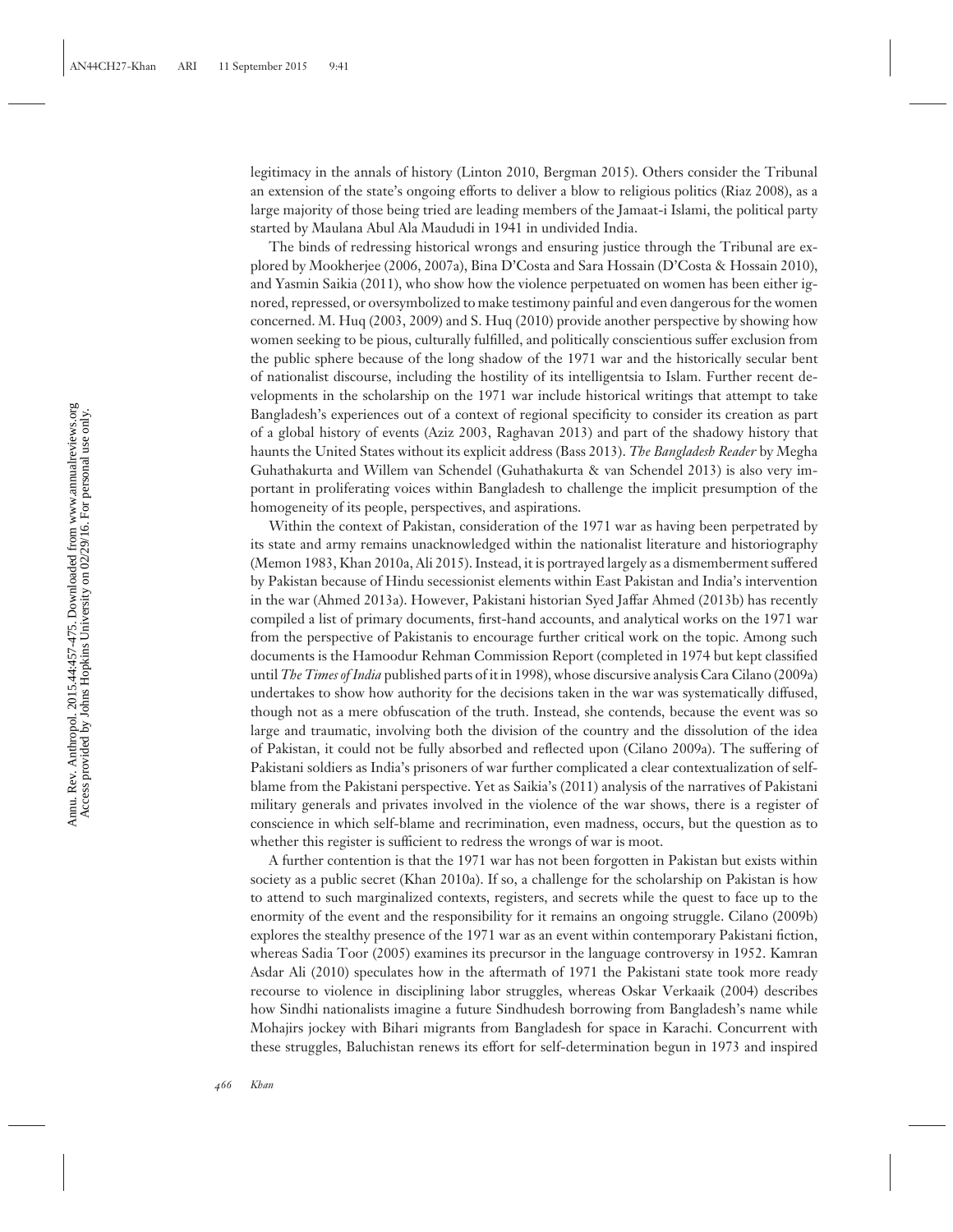by 1971 (Titus & Swidler 2000, Akhtar 2011). All these accounts show how 1971 continues to animate state actions, political and literary imaginaries, and everyday lives in Pakistan while yet awaiting a "real reckoning" (Mohaiemen 2011).

#### **ISLAM AND WOMEN'S RIGHTS**

In *The Terrorist in Search of Humanity*, Faisal Devji (2008) observes that the writings of jihadists often convey a disappointment with the language of humanism as a promise deployed, yet continually betrayed, by the West. Devji adds, jihadists do not wish to instantiate an alternative global vision, but rather to subvert the dominant political reality from within itself. However, the politics and practices of Islam in Pakistan have not been about this constant troubling of the status quo from within. Following Alan Badiou's (2003) understanding of universalism as the presumption of the right to be done with the past and to found a newness, I claim that the literature on Islam in Pakistan suggests ongoing efforts to speak universally, for better or worse. A short survey of the literature (see also Marsden 2010) suffices to present the richness of analyses pondering Islam's place in Pakistan, but I also take very seriously the counterclaim that Pakistan not be collapsed into Islam (Zaidi 2012, Ali 2015). How can Islam be kept in the mix without having it overdetermine the national context?

In contrast to perspectives that either subscribed uncritically to the idea of Pakistan as Islamic or saw the use of Islam in Pakistani's statist discourse as cynical and politically motivated, newer literature has been much more attentive to the diverse and complex articulation of Islam with Pakistan. Historically, Gilmartin (1989) has shown a tension at the origins of Pakistan, pondered as the difference between the transcendental ideals of religion and the empirical realities that threatened to upend those ideals, *din* and *dunya* (see also Nelson 2011). Zamindar (2007) shows the many bureaucratic processes by which one population came to be sifted and sorted to produce a divide between Hindus and Muslims and between the Muslims of India and those of Pakistan. Some studies have provided important explorations of the law and its constitutive and coercive powers in producing Muslims and non-Muslims (Lau 2005, Ahmed 2010, Khan 2012, Qasmi 2014). Other studies have explored the philosophical coherence and creativity in the articulation of a new mode of being Muslim in Pakistan, one that exists at the level of a fugitive tendency toward the ongoing striving to be Muslim rather than those explicitly endorsed by the state (Khan 2012). Iqtidar (2011) portrays the Jamaat-i Islami as innovating a protean political existence within Pakistan that is alive to and incorporates dynamic elements from its competitors, creating intellectual and political frameworks for other religio-political groups and enabling a more positive relationship to the idea of individuated religious expression than has historically been the norm in the region. Marsden (2005) explores Islam in Chitral, an area outside of the usual scholarly foci to articulate the very cosmopolitan uptake of Islam as enabling a life of the mind, literary expression, conversation, and growth through travel. These studies are acutely aware of the problems of religious intolerance and sectarianism. Pinault (2008)'s commitment to the esoteric marginalia that fringes pious lives in urban Pakistan points both to the jockeying for religious pluralism and to the many therapies administered within Islam to engender health and well-being among its worshippers.

Along a second strand of writing on Islam in Pakistan is the changing significance of Sufism for Muslim thought and practice. As the state of Pakistan dissolved traditional institutions (Malik 1996) and restructured the shrines of many popular saints (Ewing 1997), contemporary Pakistanis have continued to negotiate their normative and modernist commitments and their simultaneous attractions to "outmoded" modalities of spirituality (Ewing 1997, Rozehnal 2009). Fazlur Rahman (1982) describes the central contradiction of modernist thought as positively inclined toward both *ulama*-based knowledge and Sufistic practice, although the two were not always separate or exiled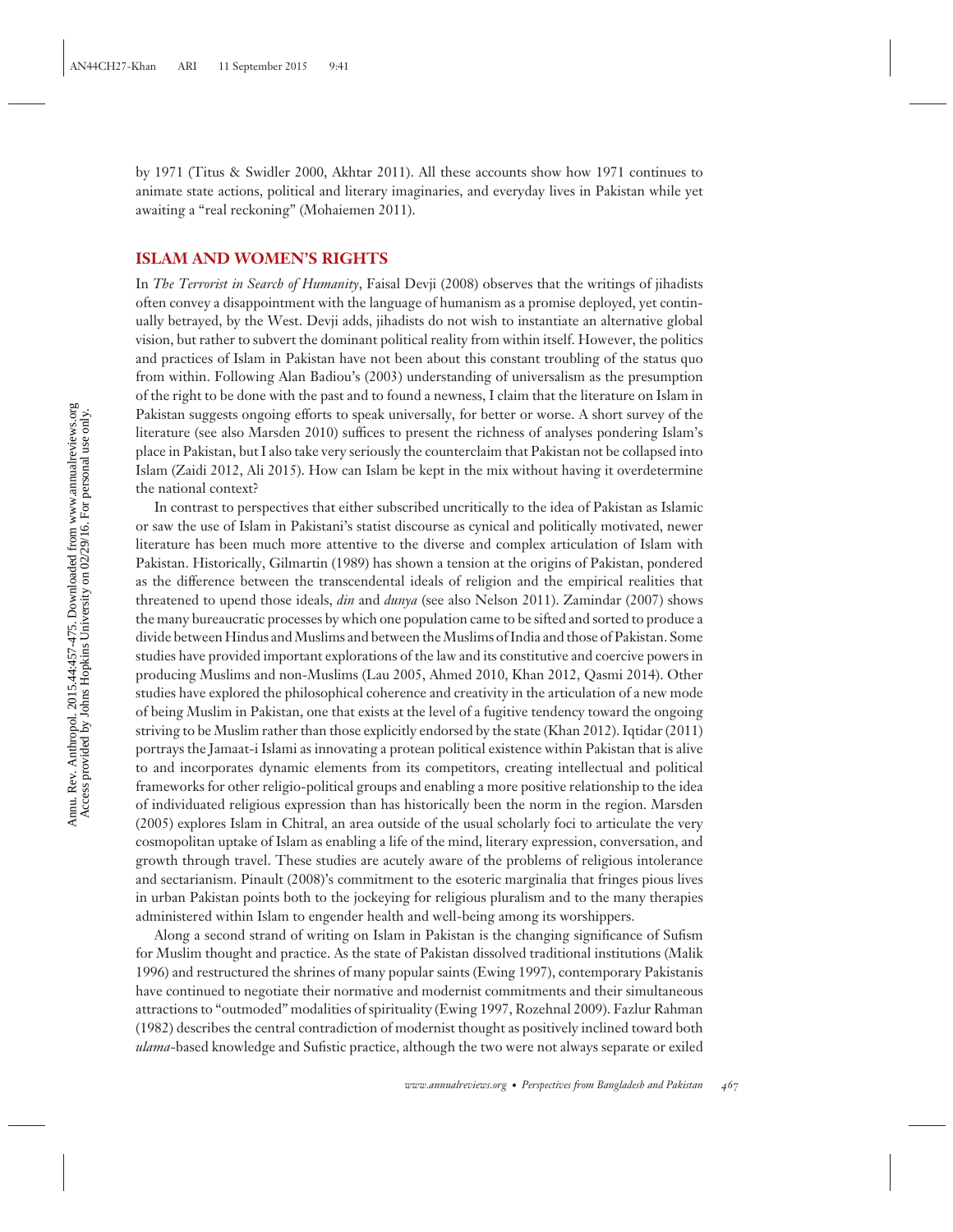from the political imagination (Gilmartin 2010). Although conversations about Islam in Pakistan have taken a dark turn of late with the emergence of the Pakistani Taliban, we need to keep in mind the diversity of thinking that Islam has produced in the context of Pakistan and its relation to self-knowledge.

Bangladesh is predominantly Muslim and has an implicit and now more visible commitment to Muslim norms (M. Huq 2003, 2009; Shehabuddin 2008; S. Huq 2010). Although the rightleaning Bangladesh Nationalist Party and the Jamaat-i Islami boast many supporters, Bangladesh's experience of being part of Pakistan has undoubtedly led to a deep-rooted suspicion of Islam in the public sphere, including not only the nationalist intelligentsia, but also many of its citizenry. Within Bangladesh, the claim to universalism has been, not to found newness or speak otherwise than the West, but to contribute to the globalized discourse of human rights. It is noteworthy that Bangladesh has privileged women's rights over those of tribes/the indigenous who have seen the systematic dispossession of their land and identity (van Schendel 2002). Since the 1970s, women's empowerment has been very prominent in the development agenda and well supported by foreign aid (McCarthy & Feldman 1983, Feldman 2001); it has also sparked internal creativity, as evidenced by the success of its programs and policies (see Yunus & Jolis 2008). Assessments of the actual gains for women are always mixed (Shehabuddin 2007), but the literature on the lives of women in Bangladesh is rich. However, given the decades of research conducted, it could be richer still. In Bangladesh, the discursive turn from "ethnographic" to "qualitative" research has not served anthropology well.

Prominent studies of women's rights include those that sensitively explore women's senses of themselves "as belonging to others" (Kotalova 1993), women's complaints as a rich mode of self- ´ expression (Wilce 1998), birth and fertility rituals in rural lives (Blanchet 1987), the traffic between kin relations and symbolic transactions that deny women their paternal inheritance (Rahman & van Schendel 1997), literary routes of women's dreams of romance (Huq 2003; for Pakistan, see Ali 2004, Marsden 2007), women's experiences of illness and madness (Callan 2012), as well as women's religious ecstasy (Bertocci 2006) and religious political activism (M. Huq 2009). All take seriously women's experiences in making Bangladeshi lives. The need to consider women as such and as part of the laboring classes, as striving for and having a class identity, has been underscored by Feldman (2009) and D.M. Siddiqi (2009). This need gains great salience in the aftermath of the recent collapse of the Rana Plaza causing the death of thousands of women garment factory workers.

Although upbeat about women's empowerment, more development-oriented writings communicate a sense of disappointment that Bangladeshi women's perspectives on their own lives appear opaque to them despite decades of education. Here I recall Judith Butler's (2005) insight that one's opacity to oneself does not imply deliberate ignorance or the hiddenness of one's unconscious from oneself, but rather the thickness of one's relationality to others. L. Karim's (2011) otherwise well-aimed critique of microcredit carries a whiff of disapproval that women allow themselves to go into debt on account of their family members, but her ethnography reminds us that self-knowledge and relationality inflect each other.

#### **LOOKING AWRY AND SPEAKING OTHERWISE**

Reading over my review, I realize that throughout I have smuggled in what I consider views from the margins, multiply conceived, to help elaborate the excitement and dangers in the pursuit of self-knowledge: spaces that are neither city nor the countryside, outmoded Marxist language, the melancholia of Bangladeshi nationalism, stammering references to the 1971 war in writings on Pakistan, the affirmation of Islam in Pakistan, the expressivity of women in Bangladesh. I do this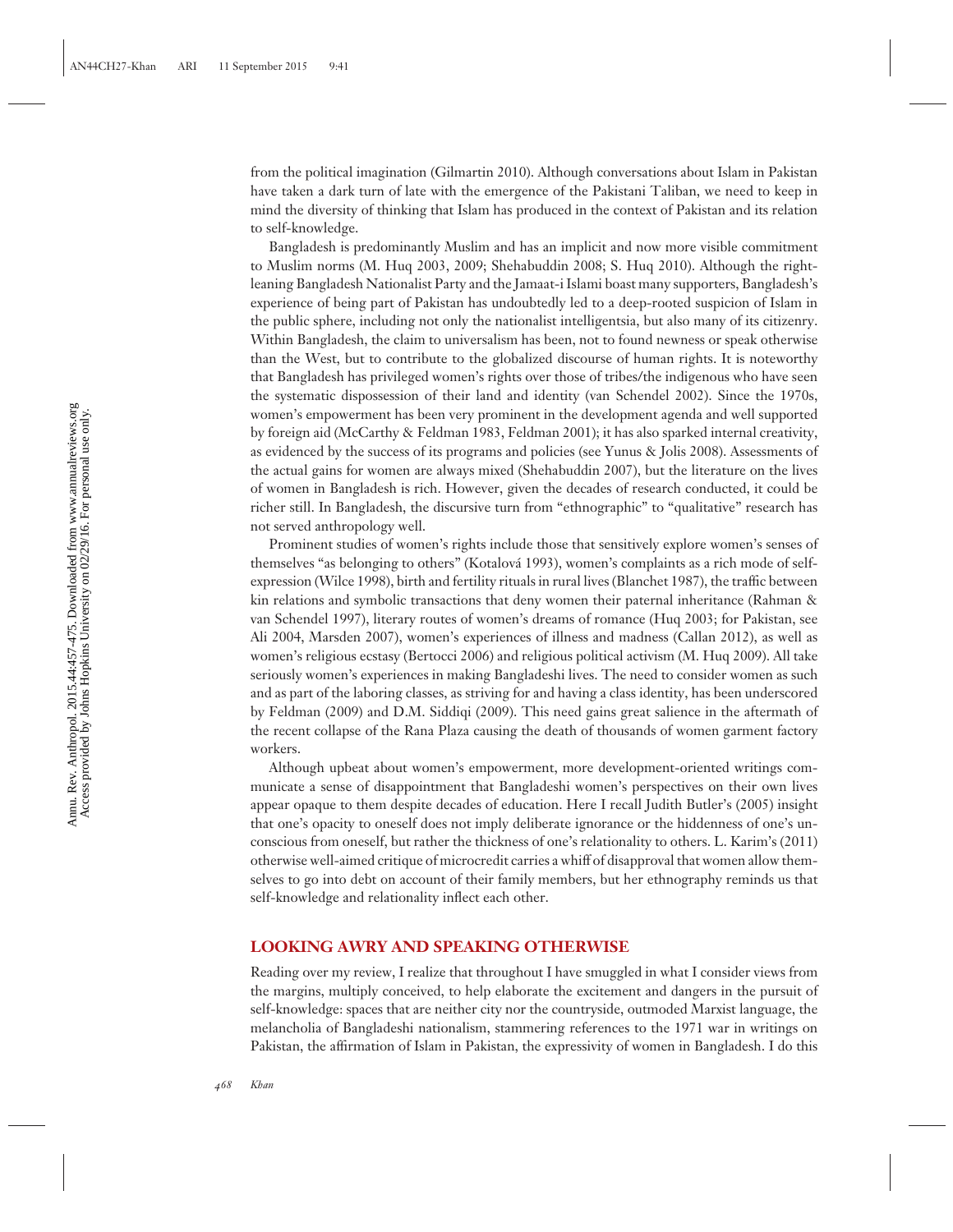not to privilege these intellectual margins as such. Instead, it is to underscore the importance of always looking awry or transversally to thicken and complicate perspectives on these two nation-states. Literature, or more generally acts of creation, is productively studied as proffering modalities for such sidelong looks at oneself, at relearning new modes of self-knowledge. Here I have in mind the recent work of Mufti (1995, 2007, 2010), who intriguingly presents Muslims in South Asia as the inheritors of the "Jewish question" in the Europe of old, thereby inspiring us to read the likes of Gotthold Ephraim Lessing and George Eliot to explore Muslim experiences of citizenship in both India and Pakistan. Kamran Asdar Ali (2015) contends that the literary writings of the Progressive Writers' Movement are as important to the exploration of the passage of communism in Pakistan as are the archives of the Communist Party of Pakistan. Iftikhar Dadi (2010) shows visuality to be in a constant and creative conversation with the literary in what he calls "Muslim modernity," a broad framework incorporating both Bangladesh and Pakistan. Finally, from conception, production, and distribution to viewing, the travels of Lotte Hoek (2013) with a B-grade "obscene" film in Bangladesh are the physical tracks that the desire for self-knowledge takes.

Yet, what are we to do regarding the threat of the incommensurability between Bangladesh and Pakistan, complicatedly entangled yet affectively repelling each other? This incommensurability is present in the very elision of the study of East Pakistan as a shared period in the histories of both nation-states (Kabir 2013). Here I am reminded of the intriguing figure of the narrator of Zafar's story in *In the Light of What We Know* (Rahman 2014), a nameless Pakistani American, who is arrogant, vulnerable, and disloyal, in turn, toward his Bangladeshi British friend but who nonetheless feels compelled to be his most faithful scribe. How do we understand him? Can he exist? Perhaps it is in such acts of ventriloquizing others, of speaking otherwise, that self-knowledge lies.

#### **DISCLOSURE STATEMENT**

The author is not aware of any affiliations, memberships, funding, or financial holdings that might be perceived as affecting the objectivity of this review.

#### **ACKNOWLEDGMENTS**

Special thanks go to Veena Das, without whose encouragement this review would not have been braved. I cannot forget my debt to Ayesha Jalal for her guidance on my research on Pakistan. Friends and colleagues whose generous input informs every word of this text include Kamran Asdar Ali, Andrew Brandel, David Gilmartin, Humeira Iqtidar, Hafeez Jamali, Naeem Mohaeimen, Dann Naseemullah, Dina Mahnaz Siddiqi, Bhrigupati Singh, and Mubbashir Rizvi. I thank Ralph Nicholas for entertaining a phone call from a stranger asking him to tell her about his experiences of visiting Bangladesh in the 1970s to help develop a social science review protocol. His reminiscing emails, always instructive, helped flag for me several important figures in Bangladesh. In this review, I restrict myself to literature in the English language, although a wealth of information and insights exist in Bengali, Urdu, Sindhi, Balochi, Punjabi, and more. All shortcomings in the text are mine alone.

#### **LITERATURE CITED**

Adnan S. 2013. Land grabs and primitive accumulation in deltaic Bangladesh: interactions between neoliberal globalization, state interventions, power relations and peasant resistance. *J. Peasant Stud.* 40:87–108 Ahmed A. 1976. *Millennium and Charisma Among Pathans*. London: Routledge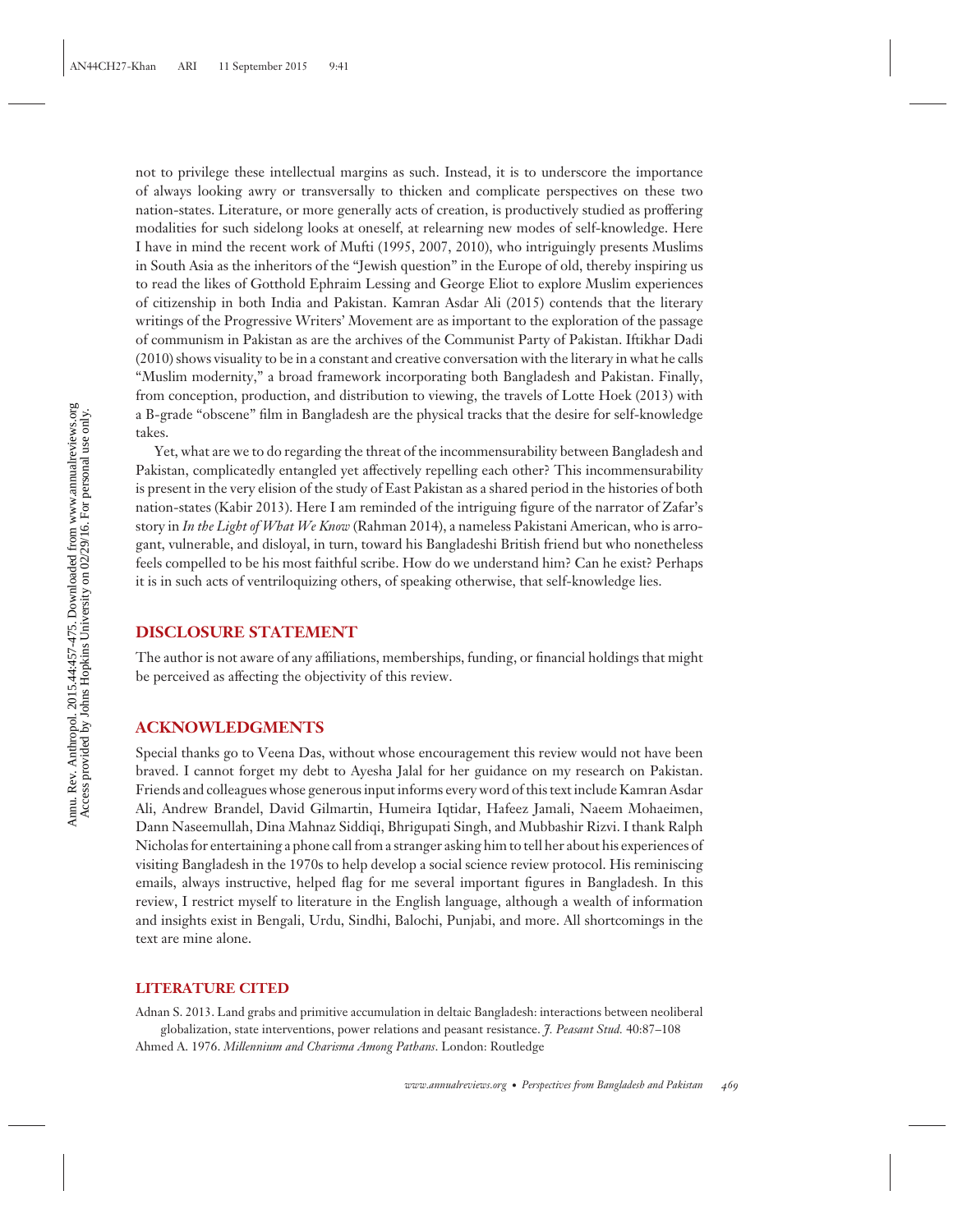- Ahmed AA. 2010. The paradoxes of Ahmadiyya identity: legal appropriation of Muslimness and the construction of Ahmadiyya difference. See Khan 2010b, pp. 273–314
- Ahmed R. 1996. *The Bengal Muslims 1871–1906*. New Delhi: Oxford Univ. Press
- Ahmed S. 1996. *Muslim Community in Bengal 1884–1912*. Dhaka, Bangladesh: Univ. Press Ltd.
- Ahmed SJ, ed. 2013a. *Challenges of History Writing in South Asia: Special Volume in Honour of Dr. Mubarik Ali.* Karachi, Pak.: Pakistan Study Ctr.
- Ahmed SJ. 2013b. Pakistan's intellectual discourse on the events of 1971: apathy, blames, and remorse, but not much objective and critical analysis. See Ahmed 2013, pp. 148–73
- Ahmed SU. 1986. *Dacca: A Study in Urban History and Development*. London: Curzon
- Ahmed T. 2011. Bystander tactics: life on turf in Karachi. *South Asia Multidiscip. Acad. J.* 5.**[http://samaj.revues.](http://samaj.revues.org/3537) [org/3537](http://samaj.revues.org/3537)**
- Akhtar AS. 2006. The state as landlord in Pakistani Punjab: peasant struggles on the Okara military farms. *J. Peasant Stud.* 33:479–501

Akhtar N. 2011. Baluchistan Nationalist Movement and unrest in Pakistan. *South Asian Surv.* 18:121–35

Alavi H. 1972a. Kinship in West Punjab villages. *Contrib. Indian Sociol.* 6:1–27

- Alavi H. 1972b. The state in post-colonial societies: Pakistan and Bangladesh. *New Left Rev.* 74:59–81
- Alavi H, Khusro A. 1971. Pakistan: the burden of U.S. aid. In *Imperialism and Underdevelopment*, ed. RI Rhodes, pp. 62–78. New York: Mon. Rev.
- Ali I. 1988. *The Punjab Under Imperialism, 1885–1947*. Princeton, NJ: Princeton Univ. Press
- Ali KA. 2004. 'Pulp fictions': reading Pakistani domesticity. *Soc. Text* 2:123–45
- Ali KA. 2010. The strength of the state meets the strength of the street: the 1972 labour struggle in Karachi. See Khan 2010b, pp. 210–44
- Ali KA. 2015. *Communism in Pakistan: Politics and Class Activism 1947–72*. London: IB Tauris
- Ali TO. 2012. *The envelope of global trade: the political economy and intellectual history of Jute in the Bengal Delta, 1850s to 1950s*. PhD Thesis, Dep. Hist., Harvard Univ., Cambridge
- Amoore L, de Goede M. 2011. Risky geographies: aid and enmity in Pakistan. *Environ. Plan. D* 29:193–202
- Amrith SS. 2013. *Crossing the Bay of Bengal: The Furies of Nature and the Fortunes of Migrants*. Cambridge, MA: Harvard Univ. Press
- Appadurai A. 1986. Theory in anthropology: center and periphery. *Comp. Stud. Soc. Hist.* 28:356–61
- Asad T. 1972. Market model, class structure and consent: a reconsideration of Swat political organization. *Man* 7:74–94
- Aziz KK. 2003. *World Powers and the 1971 Breakup of Pakistan*. Lahore: Vanguard
- Aziz KK. 2004. *The Murder of History: A Critique of History Textbooks Used in Pakistan*. Lahore, Pak.: Sang-e-Meel
- Badiou A. 2003. *Saint Paul: The Foundations of Universalism*. Redwood City, CA: Stanford Univ. Press
- Baqee A. 1998. *Peopling in the Land of Allah Jaane: Power, Peopling and Environment-the Case of Char-Lands of Bangladesh*. Dhaka, Bangladesh: Univ. Press Ltd.
- Barth F. 2004 (1965). *Political Leadership among Swat Pathans*. Lond. Sch. Econ. Monogr. Soc. Anthropol. 19. London: Berg
- Bass GJ. 2013. *The Blood Telegram: Nixon, Kissinger, and a Forgotten Genocide*. New York: Knopf
- Beachler D. 2007. The politics of genocide literature: the case of Bangladesh. *Patterns Prejud.* 41:467–92

Bergman D. 2015. *Telling the truth about the tribunal process*. Bangladesh War Crimes Trib., Apr. 12. **[http://](http://bangladeshwarcrimes.blogspot.ch/) [bangladeshwarcrimes.blogspot.ch/](http://bangladeshwarcrimes.blogspot.ch/)**

- Bertocci P. 1972. Community structure and social rank in two villages in Bangladesh. *Contrib. Indian Sociol.* 6:28–52
- Bertocci P. 2006. A Sufi movement in Bangladesh: the Maijbhandari Tariqa and its followers. *Contrib. Indian Sociol.* 40:1–28
- Bertuzzo ET. 2009. *Fragmented Dhaka, Bangladesh: Analyzing Everyday Life with Henri Lefebvre's Theory of Production of Space*. Stuttgart, Ger.: Franz Steiner
- Bessaignet P, ed. 1964. *Social Science Research in East Pakistan*. Dacca, Bangladesh: Asiatic
- Blanchet T. 1987. *Meanings and Rituals of Birth in Rural Bangladesh*. Dhaka, Bangladesh: Univ. Press Ltd.
- Bose S. 2011. *Dead Reckoning: Memories of the 1971 Bangladesh War*. London: Hurst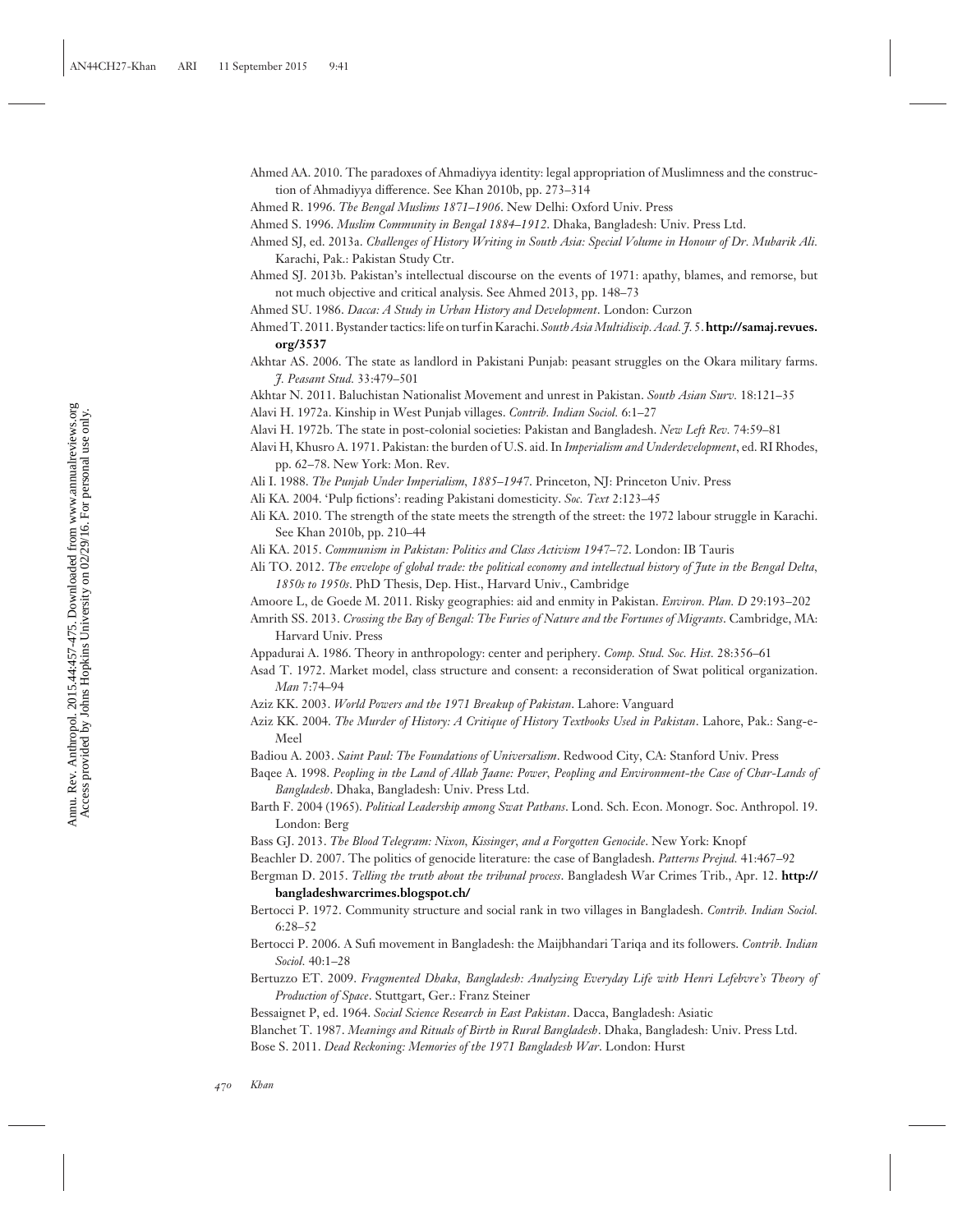- Braibanti R. 1966. *Research on the Bureaucracy of Pakistan*. Durham, NC: Duke Univ. Press
- Braibanti R. 1969. *Political and Administrative Development*. Durham, NC: Duke Univ. Press
- Brecher I, Abbas SA. 1972. *Foreign Aid and Industrial Development in Pakistan*. Cambridge, UK: Cambridge Univ. Press
- Bhuiyan AHA, Faraizi AH, McAllister J. 2005. Developmentalism as a disciplinary strategy in Bangladesh. *Mod. Asian Stud.* 39(2):349–68
- Butler J. 2005. *Giving an Account of Oneself*. New York: Fordham Univ. Press
- Callan A. 2012. *Patients & Agents: Mental Illness, Modernity & Islam in Sylhet, Bangladesh*. New York: Berghahn
- Cavell S. 1969. *Must We Mean What We Say?* New York: Scribner's
- Chakrabarty D. 1996. Remembered villages: representation of Hindu-Bengali memories in the aftermath of the partition. *Econ. Polit. Wkly.* 31(32):2143–51
- Chatterji J. 2007. *The Spoils of Partition: Bengal and India, 1947–1967*. Cambridge, UK: Cambridge Univ. Press
- Choudhury NH. 2001. *Peasant Radicalism in Nineteenth Century Bengal: The Faraizi, Indigo and Pabna Movements*. Dhaka, Bangladesh: Asiat. Soc. Bangladesh
- Chowdhury AN. 1990. *Let Grassroots Speak: People's Participation, Self Help Groups and NGOs in Bangladesh*. Dhaka, Bangladesh: Univ. Press Ltd.
- Chowdhury NS. 2012. *Energy emergency: Phulbari and democratic politics in Bangladesh*. PhD Thesis, Univ. Chicago, Chicago
- Cilano C. 2009a. 'It is impossible to assess precisely where the truth lies': the diffusion of authority in *The Report of the Hamoodur Rehman Commission*. See Cilano 2009b, pp. 14–26
- Cilano C, ed. 2009b. *National Identities in Pakistan: The 1971 War in Contemporary Pakistani Fiction*. London: Routledge
- Cohn B. 1996. *Colonialism and its Forms of Knowledge: The British in India*. Princeton, NJ: Princeton Univ. Press
- Cons J. 2013. Narrating boundaries: framing and contesting suffering, community, and belonging in enclaves along the India-Bangladesh border. *Polit. Geogr.* 35:37–46
- Dadi I. 2010. *Modernism and the Art of Muslim South Asia.* Chapel Hill: Univ. N.C. Press
- Das V. 1973. The structure of marriage preferences: an account from Pakistani fiction. *Man* 8:30–45
- Das V. 2003. Social sciences and the publics. In *The Oxford India Companion to Sociology and Social Anthropology*, ed. V Das, pp. 1–29. New Delhi: Oxford Univ. Press
- Dasgupta AK. 1992. *The Fakir and Sannyasi Uprisings*. Calcutta: KP Bagchi
- D'Costa B. 2013. War crimes, justice and the politics of memory. *Econ. Polit. Wkly.* 48(12):39–43
- D'Costa B, Hossain S. 2010. Redress for sexual violence before the International Crimes Tribunal in Bangladesh: lessons from history, and hopes for the future. *Crim. Law Forum* 21:331–59
- Devji F. 2008. *Terrorist in Search of Humanity: Militant Islam and Global Politics*. London: Hurst & Co.
- Devji F. 2013. *Muslim Zion: Pakistan as a Political Idea*. Cambridge, MA: Harvard Univ. Press
- Dirks N. 2001. *Castes of Mind: Colonialism and the Making of Modern India*. Princeton, NJ: Princeton Univ. Press
- Dirks N. 2007. *The Hollow Crown: Ethnohistory of an Indian Kingdom*. Cambridge, UK: Cambridge Univ. Press
- Dove MR. 1994. The existential status of the Pakistani farmer: studying official constructions of social reality. *Ethnology* 33(4):331–51
- Eaton R. 1996. *The Rise of Islam and the Bengal Frontier, 1204–1760*. Berkeley: Univ. Calif. Press
- Edwards DB. 1998. Learning from the Swat Pathans: political leadership in Afghanistan, 1978–97. *Am. Ethnol.* 25(4):712–28
- Eglar Z. 1960. *A Punjabi Village in Pakistan*. New York: Columbia Univ. Press
- Evans-Pritchard EE. 1969. *The Nuer: A Description of the Modes of Livelihood and Political Institutions of a Nilotic People*. Oxford: Oxford Univ. Press
- Ewing KP. 1997. *Arguing Sainthood: Modernity, Psychoanalysis, and Islam*. Durham, NC: Duke Univ. Press
- Feldman S. 2001. Exploring theories of patriarchy: a perspective from contemporary Bangladesh. *Signs* 26(4):1097–127
- Feldman S. 2009. Historicizing garment manufacturing in Bangladesh: gender, generation, and new regulatory regimes. *J. Int. Women's Stud.* 11:268–88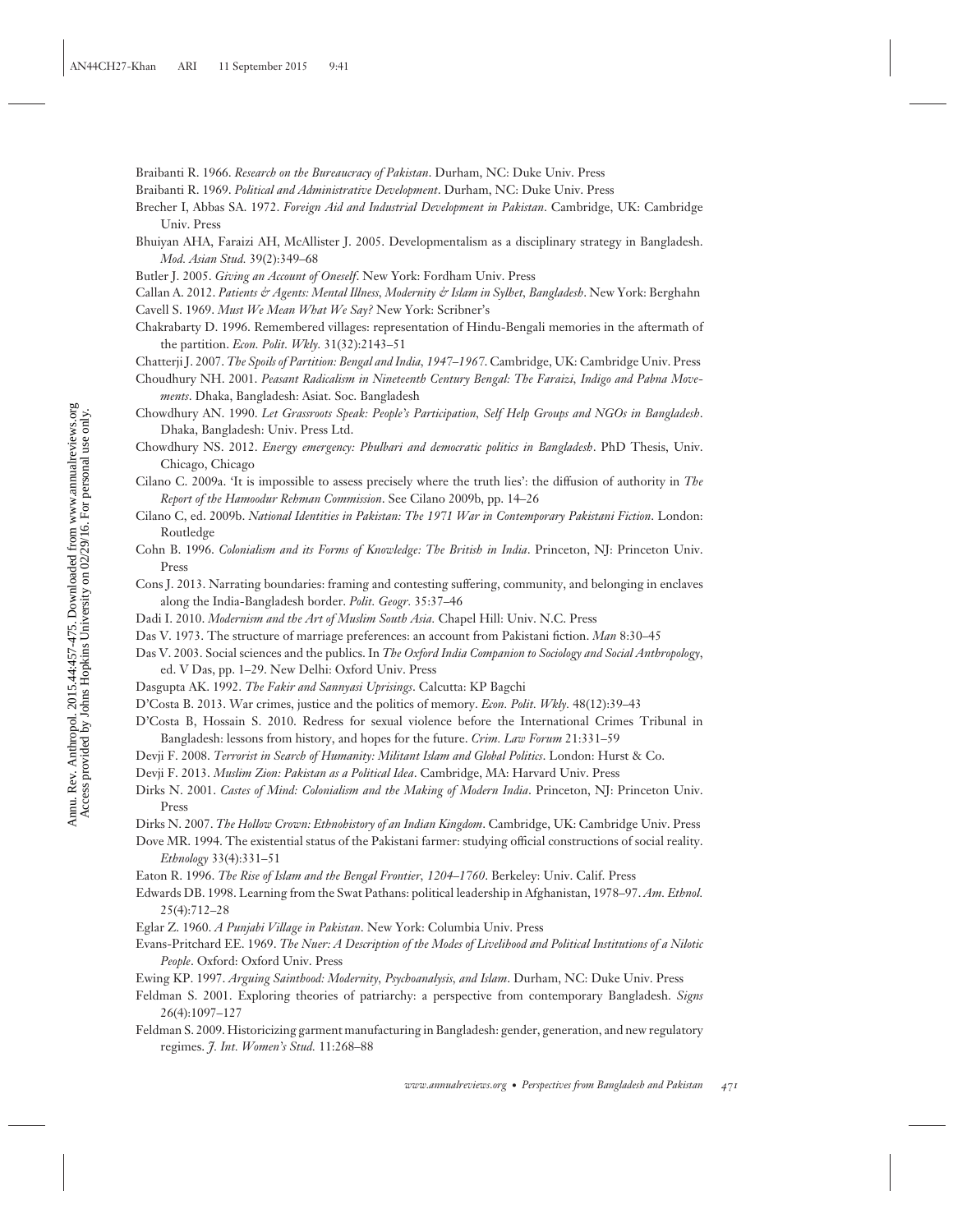- Gardner K. 2012. *Discordant Development: Global Capitalism and the Struggle for Connection in Bangladesh*. London: Pluto
- Gayer L. 2014. *Karachi: Ordered Disorder and the Struggle for the City*. New York: Oxford Univ. Press
- Geertz C. 1973a. After the revolution: the fate of nationalism in the new states. In *The Interpretation of Cultures*, pp. 234–54. New York: Basic
- Geertz C. 1973b. *Ideology as a Cultural System*. New York: Basic
- Gilmartin D. 1989. *Empire and Islam: Punjab and the Making of Pakistan*. Delhi: Oxford Univ. Press
- Gilmartin D. 1998. Partition, Pakistan and South Asian history: in search of a narrative. *J. Asian Stud.* 57(4):1068–95
- Gilmartin D. 2010. Sufism, exemplary lives, and social science in Pakistan. In *Rethinking Islamic Studies*, ed. C Ernst, R Martin, pp. 159–78. Columbia: Univ. S.C. Press
- Ghosh G. 1998. "GOD IS A REFUGEE": nationality, morality and history in the 1947 partition. *Soc. Anal.* 42:33–62
- Glover WJ. 2008. *Making Lahore Modern: Constructing and Imagining a Colonial City*. Minneapolis: Univ. Minn. Press
- Goldman M. 2005. *Imperial Nature: The World Bank and Struggles for Social Justice in the Age of Globalization*. New Haven, CT: Yale Univ. Press
- Guha R. 1996. *A Rule of Property for Bengal: An Essay on the Idea of Permanent Settlement*. Durham, NC: Duke Univ. Press
- Guhathakurta M. 2004. Women in peace-building. In *Women, Bangladesh and International Security: Methods, Discourses and Politics*, ed. I Ahmed, pp. 131–38. Dhaka, Bangladesh: Univ. Press Ltd.
- Guhathakurta M, Schendel WV. 2013. *The Bangladesh Reader: History, Culture, Politics*. Durham, NC: Duke Univ. Press
- Haines C. 2012. *Nation, Territory, and Globalization in Pakistan: Traversing the Margins*. London: Routledge
- Hanif M. 2009. *A Case of Exploding Mangoes*. New York: Vintage
- Haq ME. 1975. *A History of Sufism in Bengal*. Dhaka, Bangladesh: Asiat. Soc. Bangladesh
- Hardy P. 1972. *The Muslims of British India*. Cambridge, UK: Cambridge Univ. Press
- Hartmann B, Boyce JK. 1983. *A Quiet Violence: View from a Bangladesh Village*. London: Zed Books
- Hoek L. 2013. *Cut-Pieces: Celluloid Obscenity and Popular Cinema in Bangladesh*. New York: Columbia Univ. Press
- Hull M. 2012. *Government of Paper: The Materiality of Bureaucracy in Urban Pakistan*. Berkeley: Univ. Calif. Press
- Hunter WW. 1876. *The Indian Musalmans*. London: Trubner & Co.
- Hunter WW. 1897. *The Annals of Rural Bengal: The Ethnical Frontiers of Lower Bengal with the Ancient Principalities of Beerbhom and Bishenpore*. London: Smith, Elder & Co.
- Huq M. 2003. From piety to romance: Islam-oriented texts in Bangladesh. In *New Media in the Muslim World: The Emerging Public Sphere*, ed. DF Eickelman, JW Anderson, pp. 129–57. Bloomington: Indiana Univ. Press
- Huq M. 2009. Talking *jihad* and piety: reformist exertions among Islamist women in Bangladesh. *J. R. Anthropol. Inst.* 15(Suppl. s1):S163–82
- Huq S. 2010. Negotiating Islam: conservatism, splintered authority and empowerment in urban Bangladesh. *IDS Bull.* 41(2, Spec. Issue Negot. Empower.):97–105

Hussain D. 2015. *Boundaries Undermined: The Ruins of Progress on the Bangladesh/India Border*. London: Hurst Inden R. 2001. *Imagining India*. Indianapolis: Univ. Indiana Press

- Iqbal I. 2010. *The Bengal Delta: Ecology, State and Social Change, 1840–1943*. London: Palgrave Macmillan
- Iqbal I. 2014. Reclaiming the crossroads between India and China: a view from the river. *Econ. Polit. Wkly.* 49(51):20–23
- Iqtidar H. 2011. *Secularizing Islamists? Jama'at-e-Islami and Jama'at-ud-Da'wa in Urban Pakistan*. Chicago: Univ. Chicago Press
- Jahan R. 1972. *Pakistan: Failure in National Integration*. New York: Columbia Univ. Press
- Jalal A. 1995. Conjuring Pakistan: history as official imagining. *Int. J. Middle East Stud.* 27(1):73–89
- Jamali HA. 2013. *The anxiety of development: megaprojects and the politics of place in Gwador, Pakistan*. Work. Pap.

Ser., No. 6, Crossroads Asia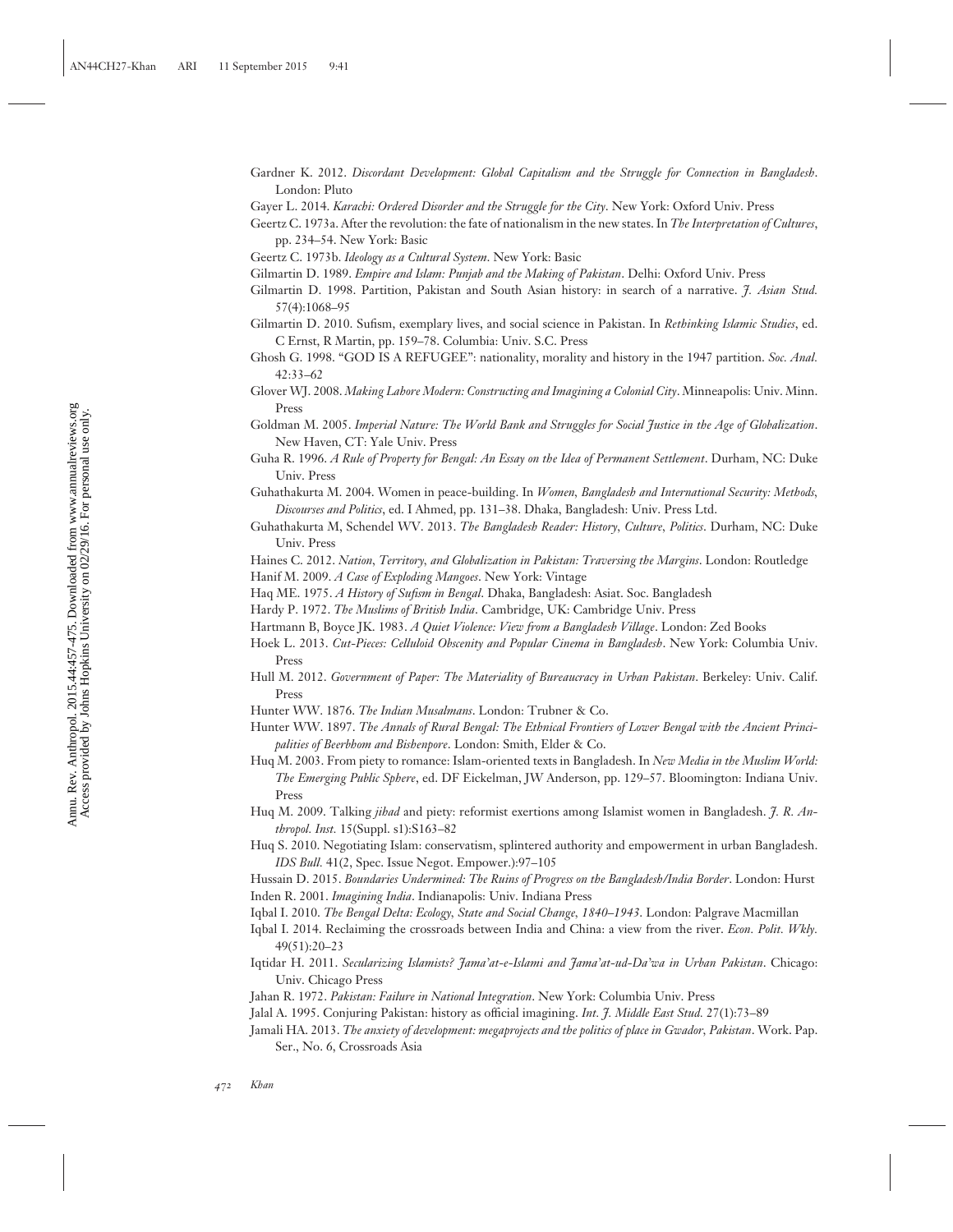Kabir AJ. 2013. *Partition's Post-Amnesias: 1947, 1971 and Modern South Asia*. New Delhi: Women Unltd.

Kapur D, Lewis JP, Webb R, eds. 1997. *The World Bank: Its First Half Century.* Vols. 1 and 2. Washington, DC: Brookings Inst.

- Karim A. 1980. *The Bauls of Bangladesh: A Study of an Obscure Religious Cult*. Khustia, India: Lalan Acad.
- Karim L. 2011. *Microfinance and Its Discontents: Women in Debt in Bangladesh*. Minneapolis: Univ. Minn. Press

Karim NK. 1964. The methodology for a sociology of East Pakistan. In *Social Research in East Pakistan*, ed.

- P Bessaignet, pp. 1–6. Dacca, Bangladesh: Asiat. Soc. Bangladesh
- Khan N. 2010a. Introduction. See Khan 2010b, pp. 1–28
- Khan N, ed. 2010b. *Beyond Crisis: Re-Evaluating Pakistan*. New Delhi/London: Routledge
- Khan N. 2012. *Muslim Becoming: Aspiration and Skepticism in Pakistan*. Durham, NC: Duke Univ. Press
- Khan N. 2015. The death of nature in the era of global warming. In *Wording the World: Veena Das and Scenes of Inheritance*, pp. 288–99. New York: Fordham Univ. Press
- Khan Y. 2008. *The Great Partition: The Making of India and Pakistan*. New Haven, CT: Yale Univ. Press
- Kotalová J. 1993. *Belonging to Others: Cultural Constructions of Womanhood Among Muslims in a Village in Bangladesh.* Uppsala, Swed.: Acad. Ubsaliensis
- Lau M. 2005. *The Role of Islam in the Legal System of Pakistan*. Leiden, Neth.: Martinus Nijhoff
- Lefebvre A. 1999. *Kinship, Honour and Money in Rural Pakistan: Subsistence Economy and the Effects of International Migration*. Surrey, UK: Curzon
- Lévi-Strauss C. 1992 (1955). *Tristes Tropiques*. New York: Penguin (from French)
- Lewis E. 2004. On the difficulty of studying "civil society": reflections on NGS, state and democracy in Bangladesh. *Contrib. Indian Sociol.* 38(3):299–322
- Lewis D. 2011. *Bangladesh: Politics, Economy and Civil Society*. Cambridge, UK: Cambridge Univ. Press
- Lindenbaum S. 2008. Understanding kuru: the contribution of anthropology and medicine. *Philos. Trans. R. Soc. B* 363:3715–20
- Linton S. 2010. Completing the circle: accountability for the crimes of the 1971 Bangladesh war of liberation. *Crim. Law Forum* 21:191–311
- Malik J. 1996. *Colonialization of Islam: Dissolution of Traditional Institutions in Pakistan*. New Delhi: Manohar
- Marsden M. 2005. *Living Islam: Muslim Religious Experience in Pakistan's North-West Frontier*. Cambridge, UK: Cambridge Univ. Press
- Marsden M. 2007. Love and elopement in northern Pakistan. *J. R. Anthropol. Inst.* 13:91–108
- Marsden M, ed. 2010. *Islam and Society in Pakistan: Anthropological Perspectives*. Oxf. Pak. Read. Sociol. Soc. Anthropol. Ser., ed. A. Khan. Karachi, Pak.: Oxford Univ. Press
- McCarthy F, Feldman S. 1983. Rural women discovered: new sources of capital and labour in Bangladesh. *Dev. Change* 14(2):211–36
- Memon MU. 1983. Pakistani Urdu creative writing on national disintegration: the case of Bangladesh. *J. Asian Stud.* 43:105–27
- Mohaiemen N. 2011. Flying blind: waiting for a real reckoning on 1971. *Econ. Polit. Wkly.* 46(36):40–52
- Mookherjee N. 2006. 'Remembering to forget': public secrecy and memory of sexual violence in the Bangladesh war of 1971. *J. R. Anthropol. Inst.* 12(2):433–50
- Mookherjee N. 2007a. Available motherhood: legal technologies, 'states of exception' and the dekinning of 'war-babies' in Bangladesh. *Childhood* 14:339–54
- Mookherjee N. 2007b. The "dead and their double duties": mourning, melancholia, and the martyred intellectual memorials in Bangladesh. *Space Cult.* 10(2):271–91
- Mookherjee N. 2010. Denunciatory practices and the constitutive role of collaboration in the Bangladesh war. In *Traitors: Suspicion, Intimacy, and the Ethics of State-Building*, ed. S Thiranagama, T Kelly, pp. 48–68. Philadelphia: Univ. Pa. Press
- Mookherjee N. 2011. 'Never again': aesthetics of 'genocidal' cosmopolitanism and the Bangladesh Liberation War Museum. *J. R. Anthropol. Inst.* 17(Suppl. s1):S71–91
- Mufti AR. 1995. Secularism and minority: elements of a critique. *Soc. Text* 4514(4):75–96
- Mufti AR. 2007. *Enlightenment in the Colony: The Jewish Question and the Crisis of Postcolonial Culture*. Princeton,
	- NJ: Princeton Univ. Press
- Mufti AR. 2010. Towards a lyric history of India. See Khan 2010b, pp. 31–60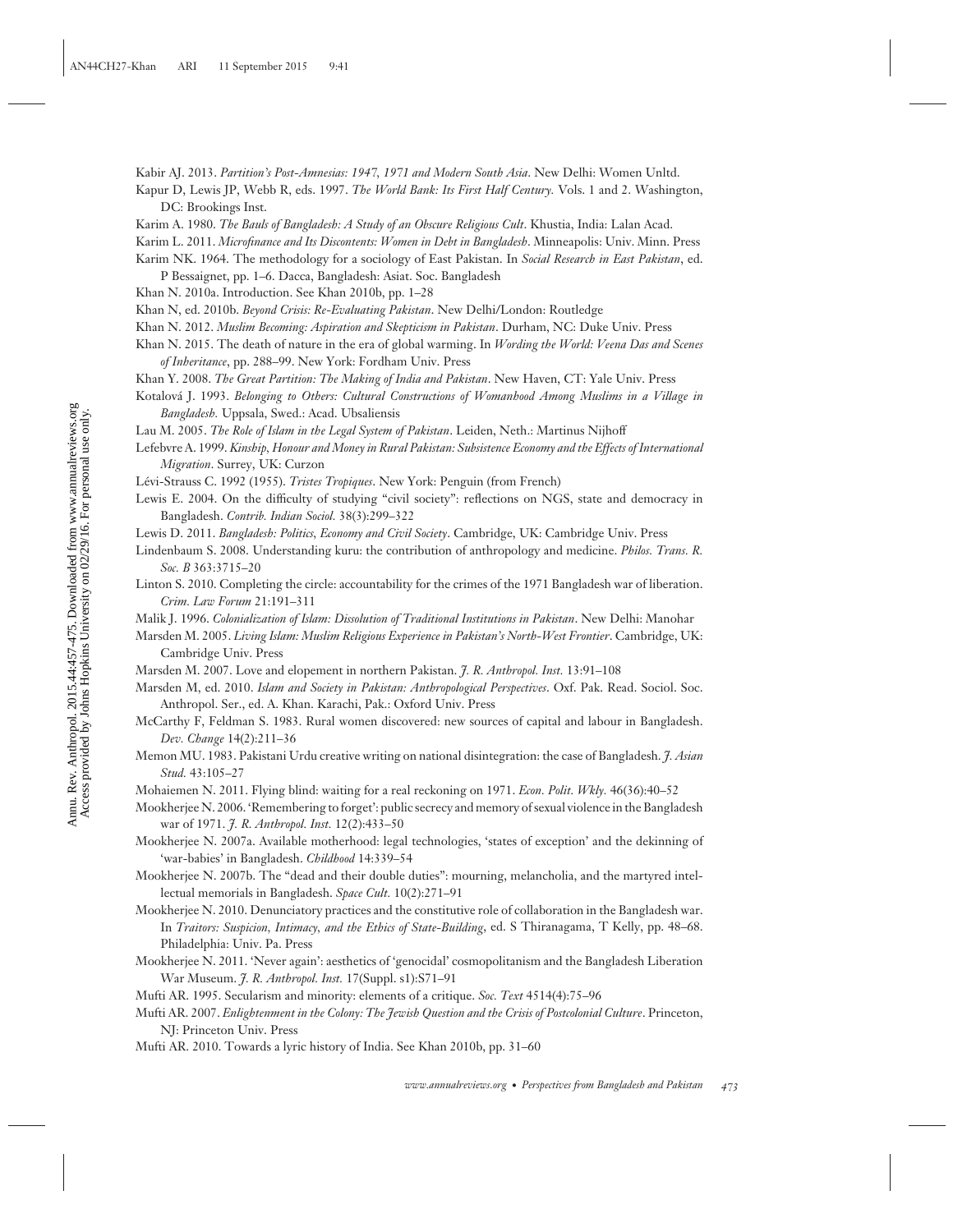- Naqvi T. 2010. The politics of commensuration: the violence of partition and the making of the Pakistani state. See Khan 2010b, pp. 61–89
- Naqvi T. 2011. Private satellite media and the geo-politics of moderation in Pakistan. In *South Asian Media Cultures: Audiences, Representations, Contexts*, ed. S Banaji, pp. 109–22. London: Anthem
- Naseemullah A. 2013. *Common pressures, divergent trajectories? Industrialization in India and Pakistan*. Presented at Am. Polit. Sci. Assoc. Meet., Chicago
- Nelson MJ. 2006. Muslims, markets, and the meaning of a "good" education in Pakistan.*Asian Surv.* 46(5):699– 720
- Nelson MJ. 2011. *In the Shadow of the Shari'ah: Islam, Islamic Law, and Democracy in Pakistan*. New York: Columbia Univ. Press
- Oldenburg P. 1985. "A place insufficiently imagined": language, belief and the Pakistan crisis of 1971. *J. Asian Stud.* 44(4):711–33
- Papanek G. 1967. *Pakistan's Development: Social Goals and Private Incentives*. Cambridge, MA: Harvard Univ. Press
- Pinault D. 2008. *Notes from the Fortune-Telling Parrot: Islam and the Struggle for Religious Pluralism in Pakistan*. London: Equinox
- Qasmi AU. 2014. *The Ahmadis and the Politics of Religious Exclusion in Pakistan*. London: Anthem
- Raghavan S. 2013. *1971: A Global History of the Creation of Bangladesh*. Cambridge, MA: Harvard Univ. Press
- Rahim SA. 2008 (1969). Case study: The Comilla Program in East Pakistan. In *Subsistence Agriculture and Economic Development*, ed. CR Wharton Jr., pp. 415–23. New Brunswick: Transaction Publ.
- Rahman F. 1982. *Islam & Modernity: Transformation of an Intellectual Tradition*. Chicago: Univ. Chicago Press

Rahman MM, van Schendel W. 1997. Gender and the inheritance of land. In *The Village in Asia Revisited*, ed.

J Breman, P Kloos, A Saith, pp. 237–76. New Delhi: Oxford Univ. Press

- Rahman ZH. 2014. *In the Light of What We Know*. New York: Farrar, Straus & Giroux
- Riaz A. 2008. *Islamist Militancy in Bangladesh: A Complex Web*. London: Routledge
- Ring LA. 2006. *Zenana: Everyday Peace in a Karachi Apartment Building*. Bloomington: Indiana Univ. Press
- Rizvi MA. 2013. *Masters not friends: land, labor and politics of place in rural Pakistan*. PhD Thesis, Dep. Anthropol., Univ. Texas, Austin
- Robinson CD. 2013. *Body of Victim, Body of Warrior: Refugee Families and the Making of Kashmiri Jihadists*. Berkeley: Univ. Calif. Press
- Roy B. 1996. *Some Trouble with Cows: Making Sense of Social Conflict*. Dhaka, Bangladesh: Univ. Press Ltd.
- Rozehnal R. 2009. *Islamic Sufism Unbound: Politics and Piety in Twenty-First Century Pakistan.* London/New York: Palgrave Macmillan
- Saigol R. 2005. Enemies within and enemies without: the besieged self in Pakistani textbooks. *Futures* 37:1005– 35
- Saikia Y. 2011. *Women, War, and the Making of Bangladesh: Remembering 1971*. Durham, NC: Duke Univ. Press
- Saumerez Smith R. 1996. *Rule by Records: Land Registration and Village Custom in Early British Panjab*. New Delhi: Oxford Univ. Press
- Shehabuddin E. 2007. "Development" revisited: a critical analysis of the status of women in Bangladesh. *Development Issues of Bangladesh. III. Human Development and Quality of Life*, ed. MF Islam, SS Andaleeb, pp. 135–63. Dhaka, Bangladesh: Univ. Press Ltd.
- Shehabuddin E. 2008. *Reshaping the Holy: Democracy, Development, and Muslim Women in Bangladesh*. New York: Columbia Univ. Press
- Siddiqa A. 2007. *Military Inc. Inside Pakistan's Military Economy.* London: Pluto
- Siddiqi DM. 2003. In search of Shonar Bangla. *Himal Southasia*. Feb:1811
- Siddiqi DM. 2009. Do Bangladeshi factory workers need saving? Sisterhood in the post-sweatshop era. *Fem. Rev.* 91:154–74
- Siddiqi DM. 2013. Left behind by the nation: 'stranded Pakistanis' in Bangladesh. *Sites* 10:1–34
- Sobhan R. 1982. *The Crisis of External Dependence: The Political Economy of Foreign Aid to Bangladesh*. Dhaka, Bangladesh: Univ. Press Ltd.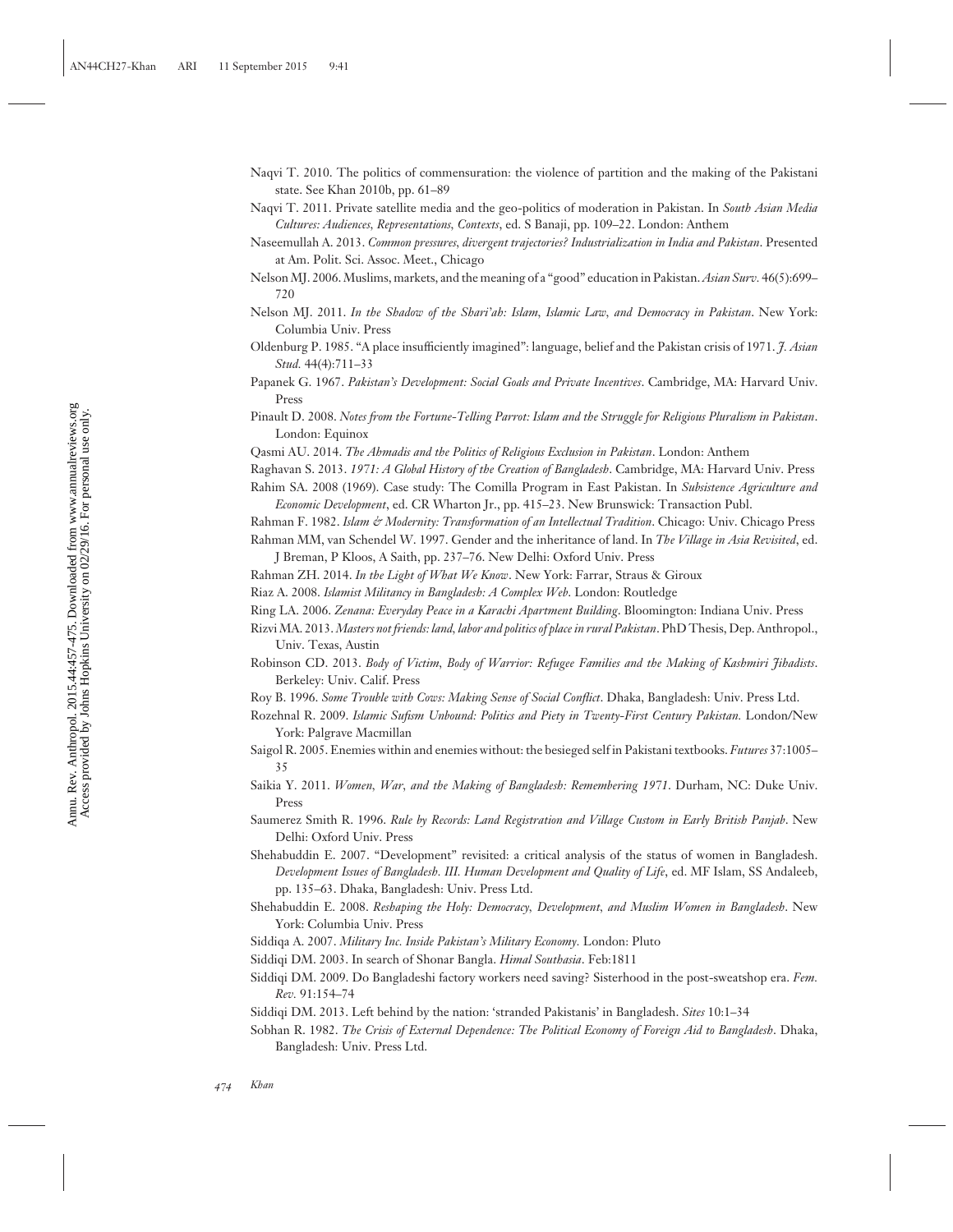- Spaulding F. 2003. Ayub Khan, Constantinos Doxiadis, and Islamabad: biography as modernity in a planned urban space. In *Pakistan at the Millenium*, ed. CH Kennedy, K McNeail, C Ernts, D Gilmartin, pp. 351–76. New Delhi: Oxford Univ. Press
- Srinivas MN. 1978. Village studies, participant observation and social science research in India. In *Village Studies in the Third World*, ed. B Dasgupta, pp. 29–45. Delhi: Hindustan Publ. Co.

Thorp J. 1978. *Power Among the Farmers of Daripalla: A Bangladesh Village Study*. Dhaka, Bangladesh: Caritas

- Titus P, Swidler N. 2000. Knights, not pawns: ethno-nationalist and regional dynamics in post-colonial Balochistan. *Int. J. Middle East Stud.* 32:47–69
- Toor S. 2005. A national culture for Pakistan: the political economy of a debate. *Inter-Asia Cult. Stud.* 6(3):318– 40
- Uddin SM. 2006. *Constructing Bangladesh: Religion, Ethnicity and Language in an Islamic Nation*. Chapel Hill: Univ. N.C. Press

UNESCO. 1976. *Social Sciences in Asia: Bangladesh, Iran, Malaysia, Pakistan, Thailand*. Paris: UNESCO Press

- van Schendel W. 1991. *Three Deltas: Accumulation and Poverty in Rural Burma, Bengal and South Asia*. New Delhi: Sage Found.
- van Schendel W. 2002. A politics of nudity: photographs of the 'naked Mru' of Bangladesh. *Mod. Asian Stud.* 36(2):341–74

van Schendel W. 2005. *The Bengal Borderland: Beyond State and Nation in South Asia*. London: Anthem

- Verkaaik O. 2004. *Migrants and Militants: Fun and Urban Violence in Pakistan*. Princeton, NJ: Princeton Univ. Press
- Volger R. 2010. The birth of Bangladesh: nefarious plots and Cold War sideshows. *Pakistaniaat* 2(3):24–46
- White S. 1992. *Arguing with the Crocodile: Gender and Class in Bangladesh*. London: Zed Books
- Wilce J. 1998. *Eloquence in Trouble: The Poetics and Politics of Complaint in Rural Bangladesh*. New York: Oxford Univ. Press
- Yunus M, Jolis A. 2008. *Banker to the Poor: Micro-Lending and the Battle Against World Poverty*. New York: Public Aff.
- Zaidi SA. 2012. Contesting notions of Pakistan. *Econ. Polit. Wkly.* 47(45):32–39
- Zaidi SA. 2014. Rethinking Pakistan's political economy: class, state, power, and transition. *Econ. Polit. Wkly.* 49(5):47–54
- Zamindar VF. 2007. *The Long Partition and the Making of Modern South Asia: Refugees, Boundaries, Histories*. New York: Columbia Univ. Press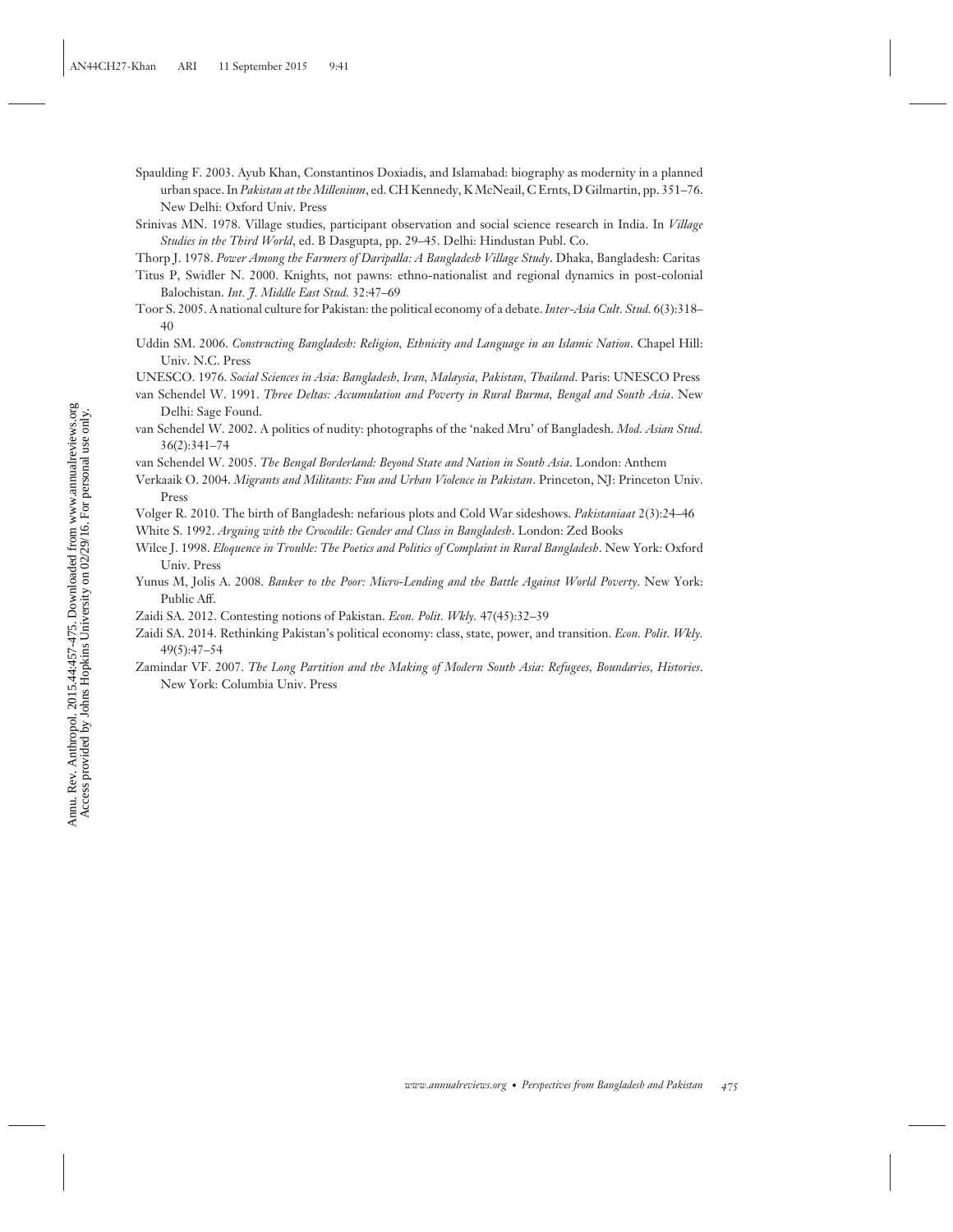#### **Annual Review of Anthropology**



# **Perspective**

| Some Things I Hope You Will Find Useful Even if Statistics<br>Isn't Your Thing                                             |  |
|----------------------------------------------------------------------------------------------------------------------------|--|
| Archaeology                                                                                                                |  |
| Pleistocene Overkill and North American Mammalian Extinctions                                                              |  |
| The Archaeology of Ritual                                                                                                  |  |
| Recent Developments in High-Density Survey and Measurement<br>(HDSM) for Archaeology: Implications for Practice and Theory |  |
| <b>Biological Anthropology</b>                                                                                             |  |
| The Evolution of Difficult Childbirth and Helpless Hominin Infants                                                         |  |
| <b>Health of Indigenous Peoples</b>                                                                                        |  |
| Energy Expenditure in Humans and Other Primates: A New Synthesis                                                           |  |
| An Evolutionary and Life-History Perspective on Osteoporosis                                                               |  |
| Disturbance, Complexity, Scale: New Approaches to the Study of<br>Human-Environment Interactions                           |  |
| Fallback Foods, Optimal Diets, and Nutritional Targets: Primate<br>Responses to Varying Food Availability and Quality      |  |
|                                                                                                                            |  |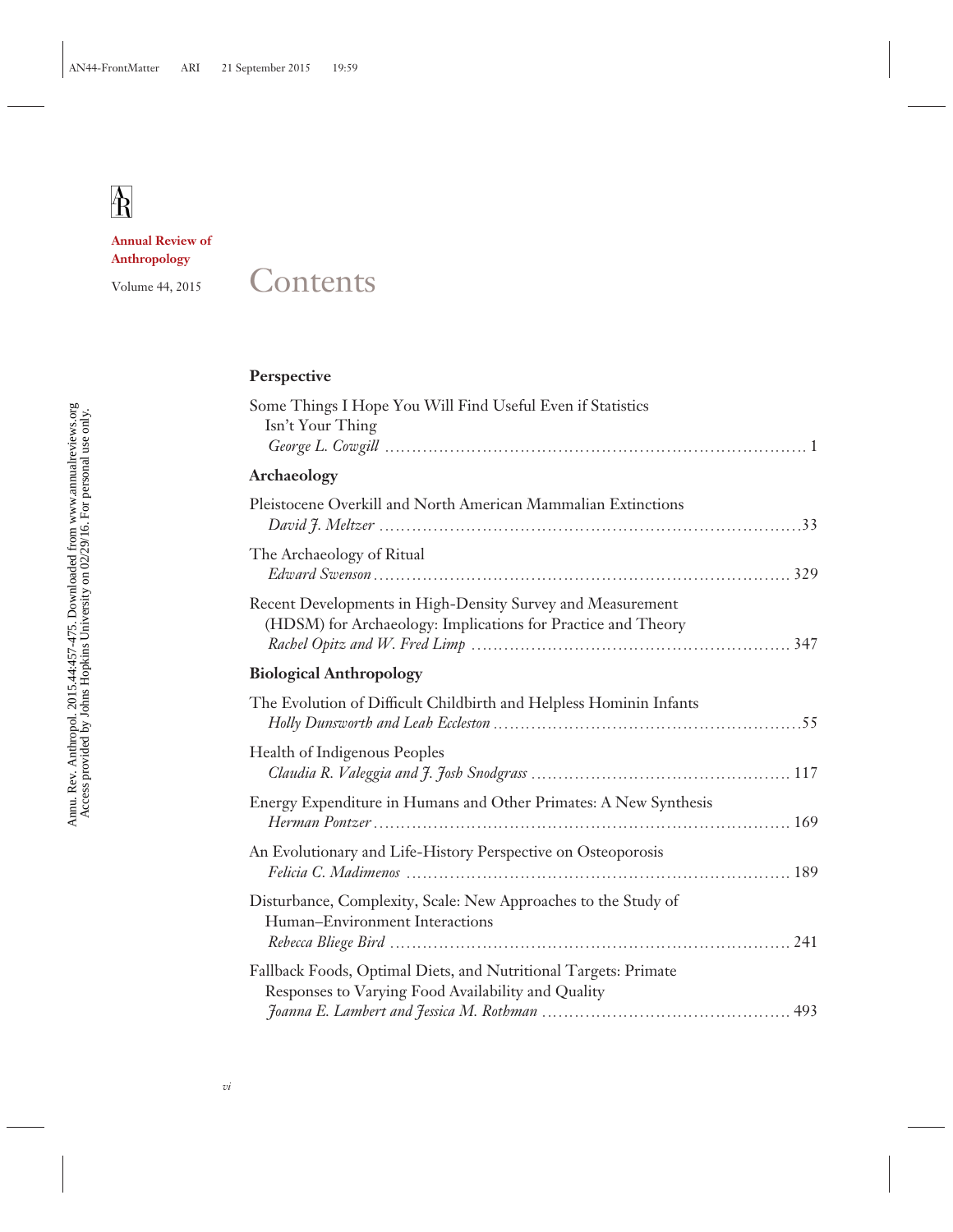| Resource Transfers and Human Life-History Evolution                                                         |
|-------------------------------------------------------------------------------------------------------------|
| An Evolutionary Anthropological Perspective on Modern<br>Human Origins                                      |
| <b>Anthropology of Language and Communicative Practices</b>                                                 |
| How Postindustrial Families Talk                                                                            |
| Chronotopes, Scales, and Complexity in the Study of Language<br>in Society                                  |
| Linguistic Relativity from Reference to Agency                                                              |
| Politics of Translation                                                                                     |
| Breached Initiations: Sociopolitical Resources and Conflicts<br>in Emergent Adulthood                       |
| Embodiment in Human Communication                                                                           |
| The Pragmatics of Qualia in Practice                                                                        |
| <b>Sociocultural Anthropology</b>                                                                           |
| Virtuality                                                                                                  |
| Anthropology and Heritage Regimes                                                                           |
| <b>Urban Political Ecology</b><br>137<br>Anne Rademacher                                                    |
| Environmental Anthropology: Systemic Perspectives                                                           |
| The Anthropology of Life After AIDS: Epistemological Continuities<br>in the Age of Antiretroviral Treatment |
|                                                                                                             |
| Anthropology of Aging and Care                                                                              |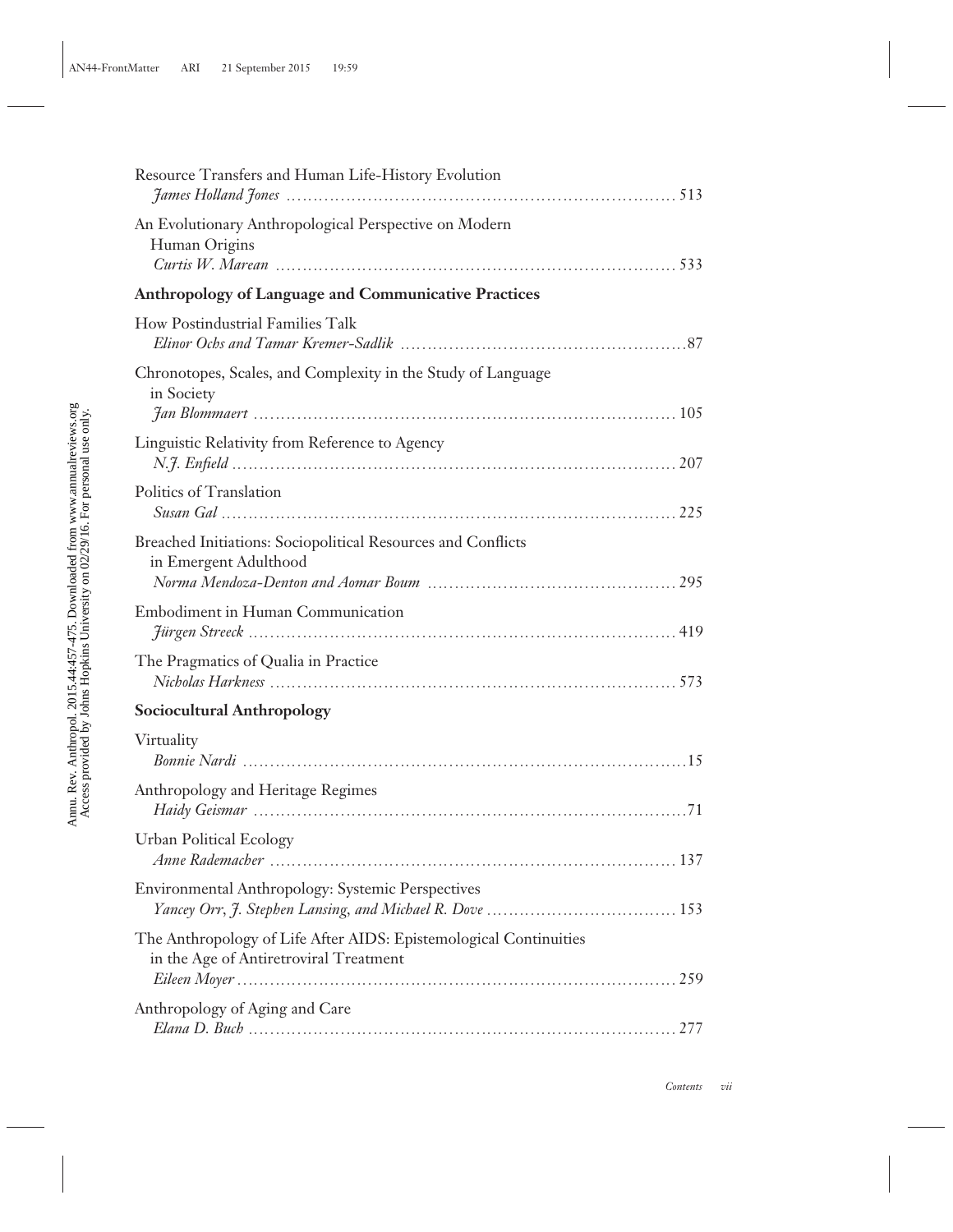| Anthropology of Ontologies                                                                       |
|--------------------------------------------------------------------------------------------------|
| Oil and Anthropology                                                                             |
| The Post-Cold War Anthropology of Central America                                                |
| Risks of Citizenship and Fault Lines of Survival                                                 |
| Siberia                                                                                          |
| Of What Does Self-Knowing Consist? Perspectives from Bangladesh<br>and Pakistan                  |
| Addiction in the Making                                                                          |
| Waste and Waste Management                                                                       |
| <b>Theme: Resources</b>                                                                          |
|                                                                                                  |
| Virtuality                                                                                       |
| Pleistocene Overkill and North American Mammalian Extinctions                                    |
| <b>Urban Political Ecology</b>                                                                   |
| <b>Environmental Anthropology: Systemic Perspectives</b>                                         |
| Energy Expenditure in Humans and Other Primates: A New Synthesis                                 |
| Disturbance, Complexity, Scale: New Approaches to the Study of<br>Human-Environment Interactions |
| Anthropology of Aging and Care                                                                   |